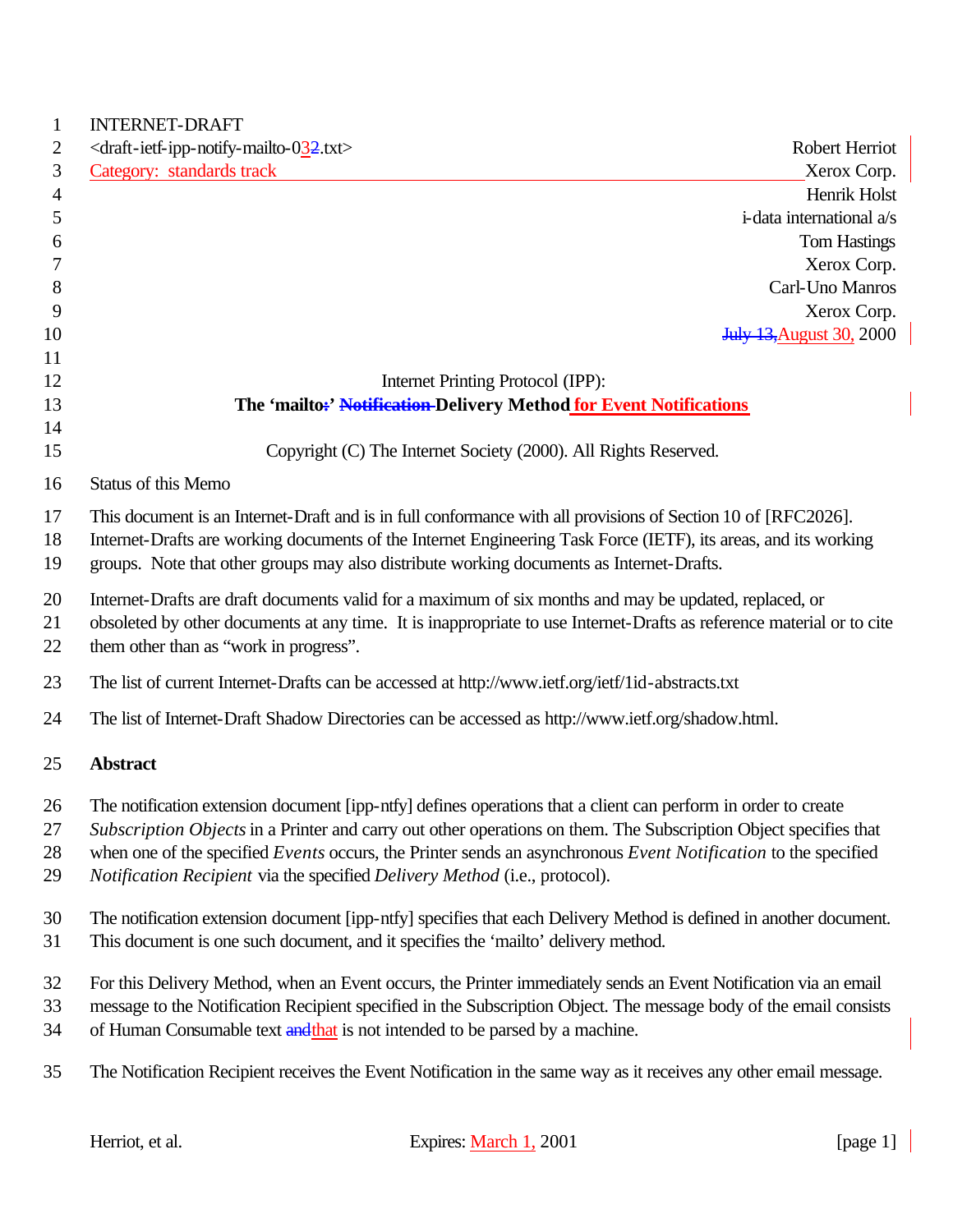- The fullbasic set of IPP documents includes:
- Design Goals for an Internet Printing Protocol [RFC2567]
- Rationale for the Structure and Model and Protocol for the Internet Printing Protocol [RFC2568]
- Internet Printing Protocol/1.1: Model and Semantics [ipp-mod]
- Internet Printing Protocol/1.1: Encoding and Transport [ipp-pro]
- 41 Internet Printing Protocol/1.1: Implementer's Guide [ipp-iig]
- Mapping between LPD and IPP Protocols [RFC2569]
- Internet Printing Protocol (IPP): IPP Event Notification Specification [ipp-ntfy]
- 

The "Design Goals for an Internet Printing Protocol" document takes a broad look at distributed printing

functionality, and it enumerates real-life scenarios that help to clarify the features that need to be included in a

printing protocol for the Internet. It identifies requirements for three types of users: end users, operators, and

- administrators. It calls out a subset of end user requirements that are satisfied in IPP/1.0. A few OPTIONAL
- operator operations have been added to IPP/1.1.

The "Rationale for the Structure and Model and Protocol for the Internet Printing Protocol" document describes

IPP from a high level view, defines a roadmap for the various documents that form the suite of IPP specification

documents, and gives background and rationale for the IETF working group's major decisions.

The "Internet Printing Protocol/1.1: Model and Semantics" document describes a simplified model with abstract

objects, their attributes, and their operations that are independent of encoding and transport. It introduces a Printer

- and a Job object. The Job object optionally supports multiple documents per Job. It also addresses security,
- internationalization, and directory issues.

The "Internet Printing Protocol/1.1: Encoding and Transport" document is a formal mapping of the abstract

operations and attributes defined in the model document onto HTTP/1.1 [RFC2616]. It defines the encoding rules

 for a new Internet MIME media type called "application/ipp". This document also defines the rules for transporting over HTTP a message body whose Content-Type is "application/ipp". This document also defines a new scheme

named 'ipp' for identifying IPP printers and jobs.

The "Internet Printing Protocol/1.1: Implementer's Guide" document gives insight and advice to implementers of

IPP clients and IPP objects. It is intended to help them understand IPP/1.1 and some of the considerations that

may assist them in the design of their client and/or IPP object implementations. For example, a typical order of

- processing requests is given, including error checking. Motivation for some of the specification decisions is also
- included.
- The "Mapping between LPD and IPP Protocols" document gives some advice to implementers of gateways
- between IPP and LPD (Line Printer Daemon) implementations.
- The "Event Notification Specification" document describes an extension to the IPP/1.0, IPP/1.1, and future
- versions. This extension allows a client to subscribe to printing related Events. The Subscription Object specifies
- that when one of the specified *Event* occurs, the Printer sends an asynchronous *Event Notification* to the
- specified *Notification Recipient* via the specified *Delivery Method* (i.e., protocol). A client associates
- Subscription Objects with a particular Job by performing the Create-Job-Subscriptions operation or by submitting
- a Job with subscription information. A client associates Subscription Objects with the Printer by performing a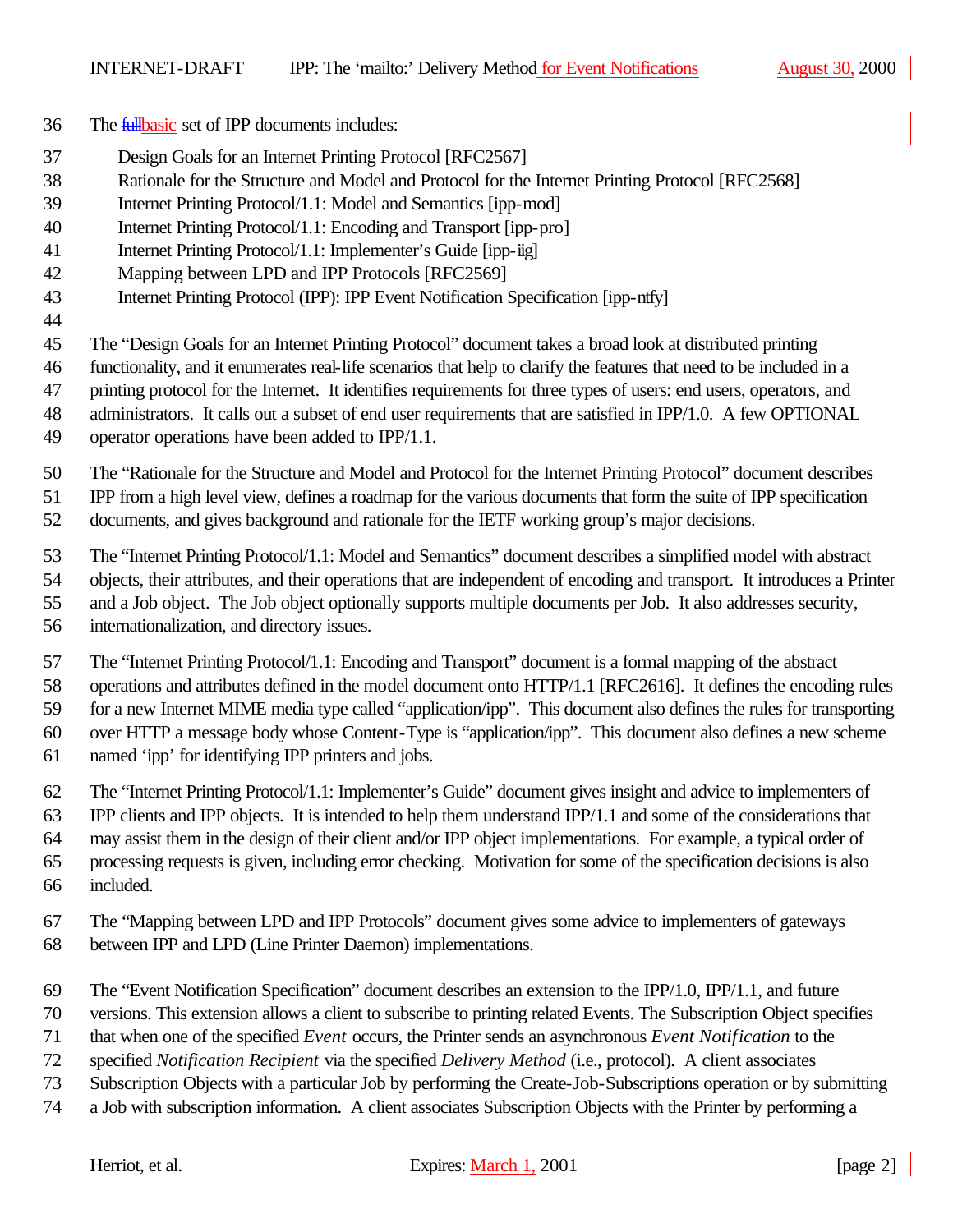- 75 Create-Printer-Subscriptions operation. Four other operations are defined for Subscription Objects: Get-
- 76 Subscriptions-Attributes, Get-Subscriptions, Renew-Subscription, and Cancel-Subscription.

77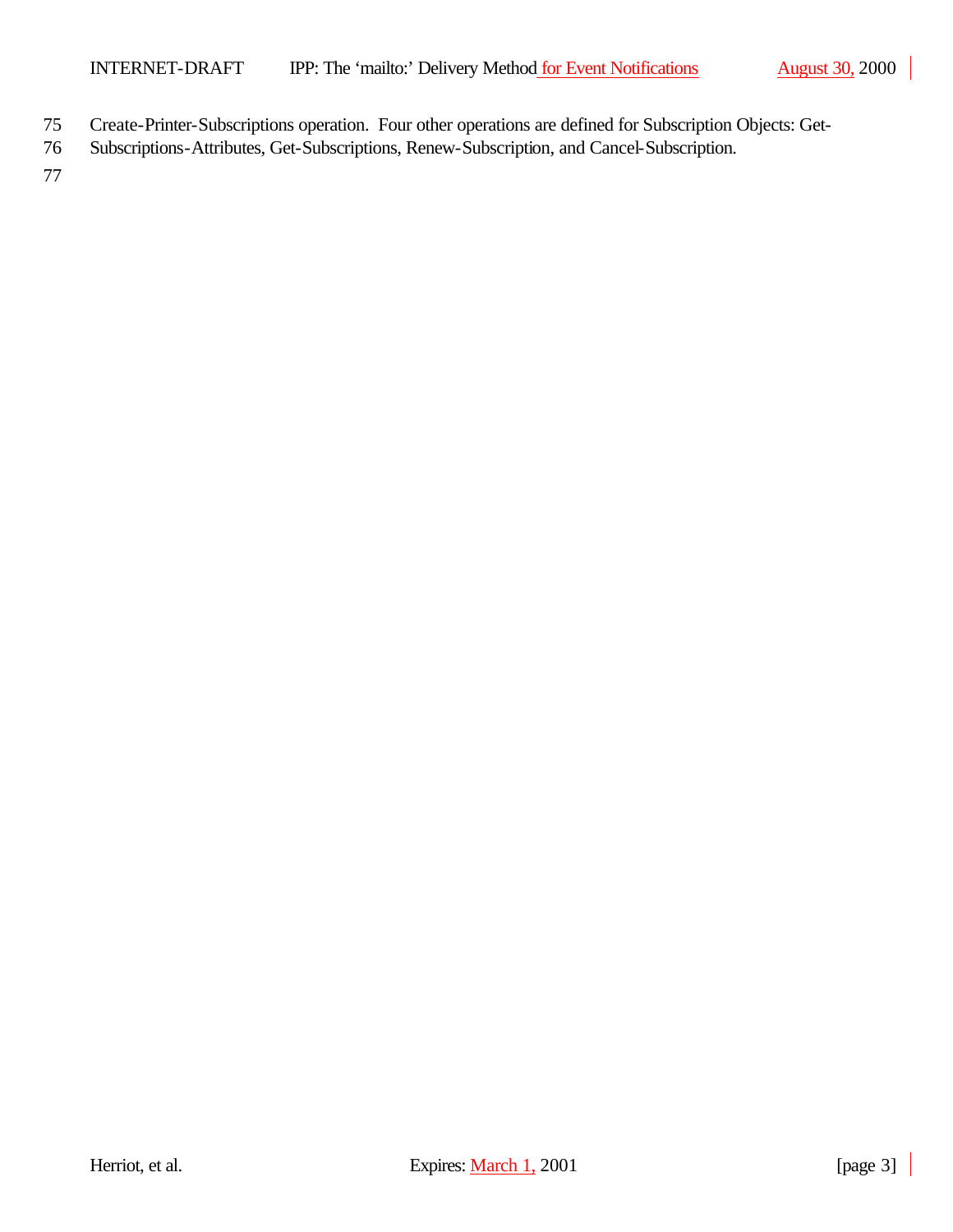| 77         | <b>Table of Contents</b> |  |
|------------|--------------------------|--|
| 78         | 1                        |  |
| 79         | 2                        |  |
| 80         | 3                        |  |
| 81         | $\overline{4}$           |  |
| 82         | 5                        |  |
| 83         | 5.1                      |  |
| 84         | 5.1.1                    |  |
| 85         | 5.2                      |  |
| 86         | 5.2.1                    |  |
| 87         | 5.2.2                    |  |
| 88         | 6                        |  |
| 89         | 6.1                      |  |
| 90         | 6.1.1                    |  |
| 91         | 6.1.2                    |  |
| 92         | 6.1.3                    |  |
| 93         | 6.1.4                    |  |
| 94         | 6.1.5                    |  |
| 95         | 6.1.6                    |  |
| 96         | 6.1.7                    |  |
| 97         | 6.2                      |  |
| 98         | 6.3                      |  |
| 99         | 6.3.1                    |  |
| 100        | 6.3.2                    |  |
| 101        | 6.3.3                    |  |
| 102        | 6.4                      |  |
| 103<br>104 | 6.4.1<br>6.4.2           |  |
| 105        | 6.4.3                    |  |
| 106        | $\tau$                   |  |
| 107        | 8                        |  |
|            |                          |  |
| 108        | 9                        |  |
| 109        | 10                       |  |
| 110        | 11                       |  |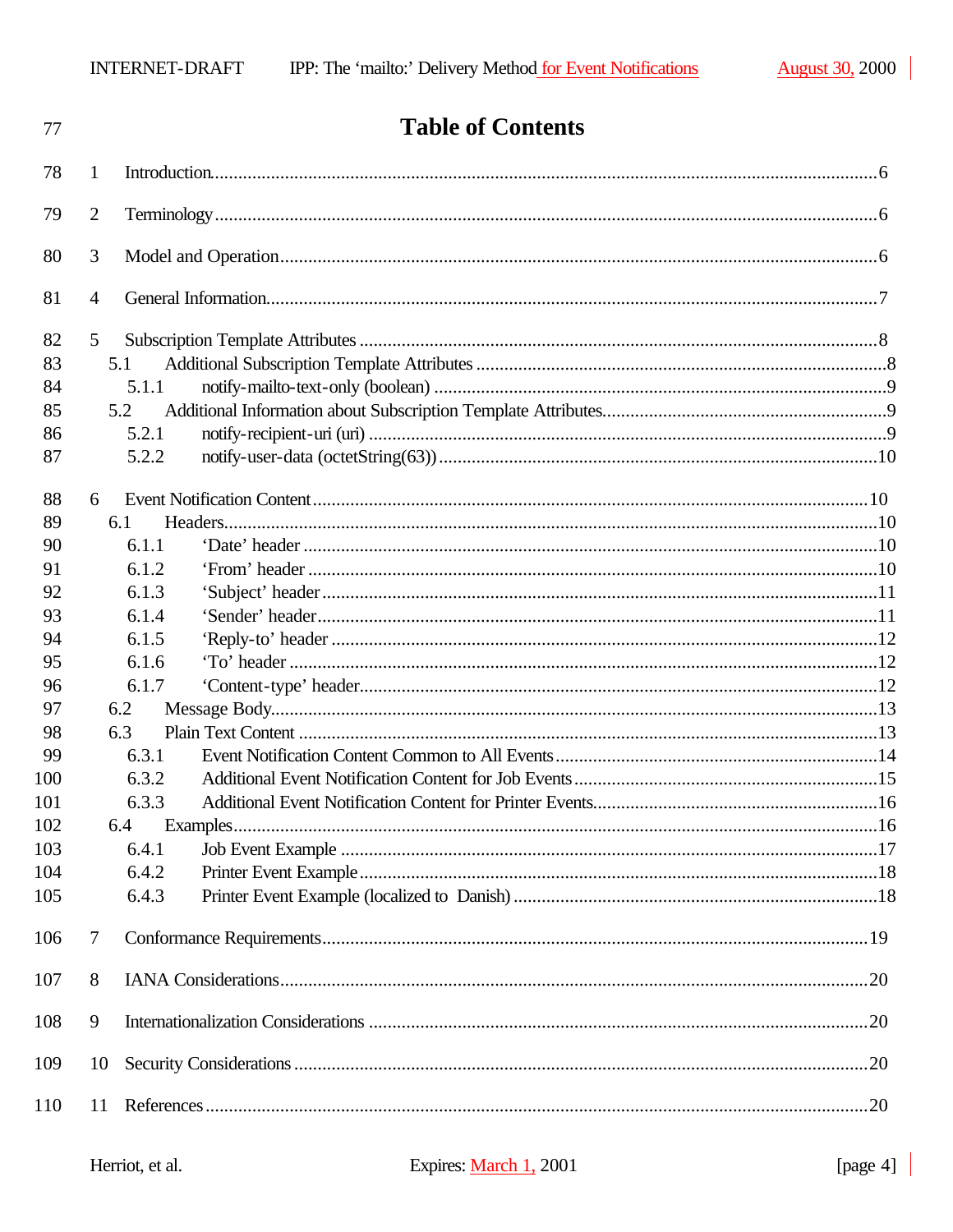|            | IPP: The 'mailto:' Delivery Method for Event Notifications<br>INTERNET-DRAFT | <b>August 30, 2000</b> |
|------------|------------------------------------------------------------------------------|------------------------|
| 111        | 12 <sub>1</sub>                                                              |                        |
| 112        |                                                                              |                        |
| 113<br>114 | <b>Table of Tables</b>                                                       |                        |
| 115        |                                                                              |                        |
| 116        |                                                                              |                        |
| 117        |                                                                              |                        |
| 118        |                                                                              |                        |
| 119        |                                                                              |                        |
| 120        |                                                                              |                        |
| 121        |                                                                              |                        |
| 122        |                                                                              |                        |

 $\overline{\phantom{a}}$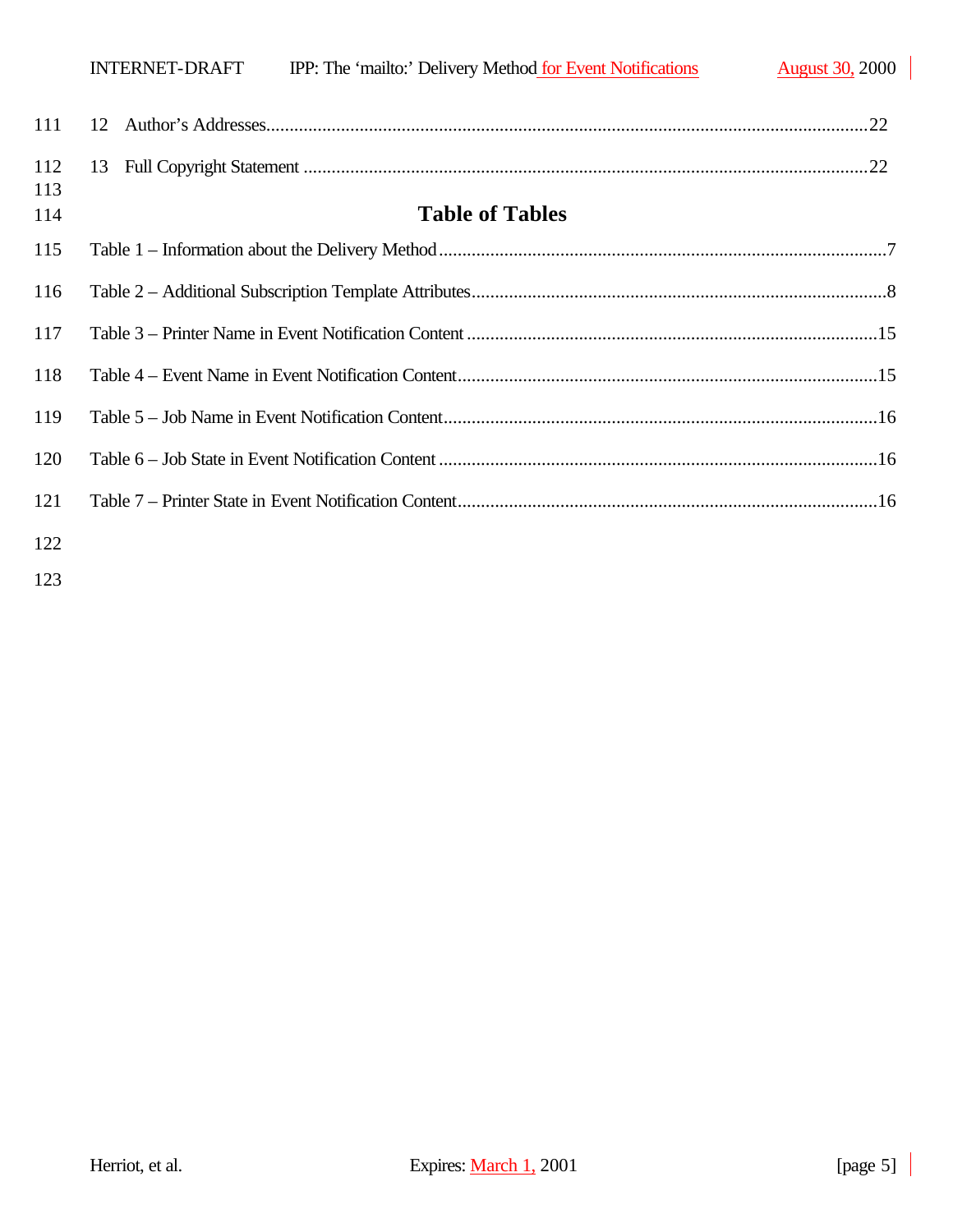## **1 Introduction**

- The notification extension document [ipp-ntfy] defines operations that a client can perform in order to create
- *Subscription Objects* in a Printer and carry out other operations on them. A Subscription Object represents a
- Subscription abstraction. The Subscription Object specifies that when one of the specified *Events* occurs, the
- Printer sends an asynchronous *Event Notification* to the specified *Notification Recipient* via the specified
- *Delivery Method* (i.e., protocol).
- The notification extension document [ipp-ntfy] specifies that each Delivery Method is defined in another document.
- This document is one such document, and it specifies the 'mailto' delivery method.
- For this Delivery Method, when an Event occurs, the Printer immediately sends an Event Notification via an email
- message to the Notification Recipient specified in the Subscription Object. The message body of the email consists
- 133 of Human Consumable text and that is not intended to be parsed by a machine. The 'mailto' Delivery Method is a
- 'push' Delivery Method as defined in [ipp-ntfy].
- The Notification Recipient receives the Event Notification in the same way as it receives any other email message.

# **2 Terminology**

- This section defines the following terms that are used throughout this document:
- Capitalized terms, such as **MUST, MUST NOT, REQUIRED, SHOULD, SHOULD NOT, MAY, NEED**
- **NOT, and OPTIONAL**, have special meaning relating to conformance to this specification. These terms are
- defined in [ipp-mod section 13.1 on conformance terminology, most of which is taken from RFC 2119
- [RFC2119].
- For capitalized terms that appear in this document, see [ipp-ntfy].

# **3 Model and Operation**

- In a Subscription Creation Operation, when the value of the "notify-recipient-uri" attribute contains the scheme
- "mailto", the client is requesting that the Printer use the 'mailto' Delivery Method for Event Notifications generated 146 from the new Subscription Object.
- For this Delivery Method, the "notify-recipient-uri" attribute value MUST consist of a "mailto" scheme followed by
- a colon, and then followed by an address part (e.g. 'mailto:smith@abc.com'). See section 5.2.1 for the syntax of 149 the "notify-recipient-uri" attribute value for this Delivery Method.
- A Printer MUST support SMTP [RFC821], and it MAY support other email protocols. A Printer MAY use
- additional services, such as SMTP delivery status notification [RFC1891] or S/MIME encryption [RFC2633].
- If the client wants the Printer to send Event Notifications via the 'mailto' Delivery Method, the client MUST choose
- a value for "notify-recipient-uri" attribute which conforms to the rules of section 5.2.1. To avoid denial-of-service
- attacks, a client SHOULD NOT use distribution lists as the Notification Recipient.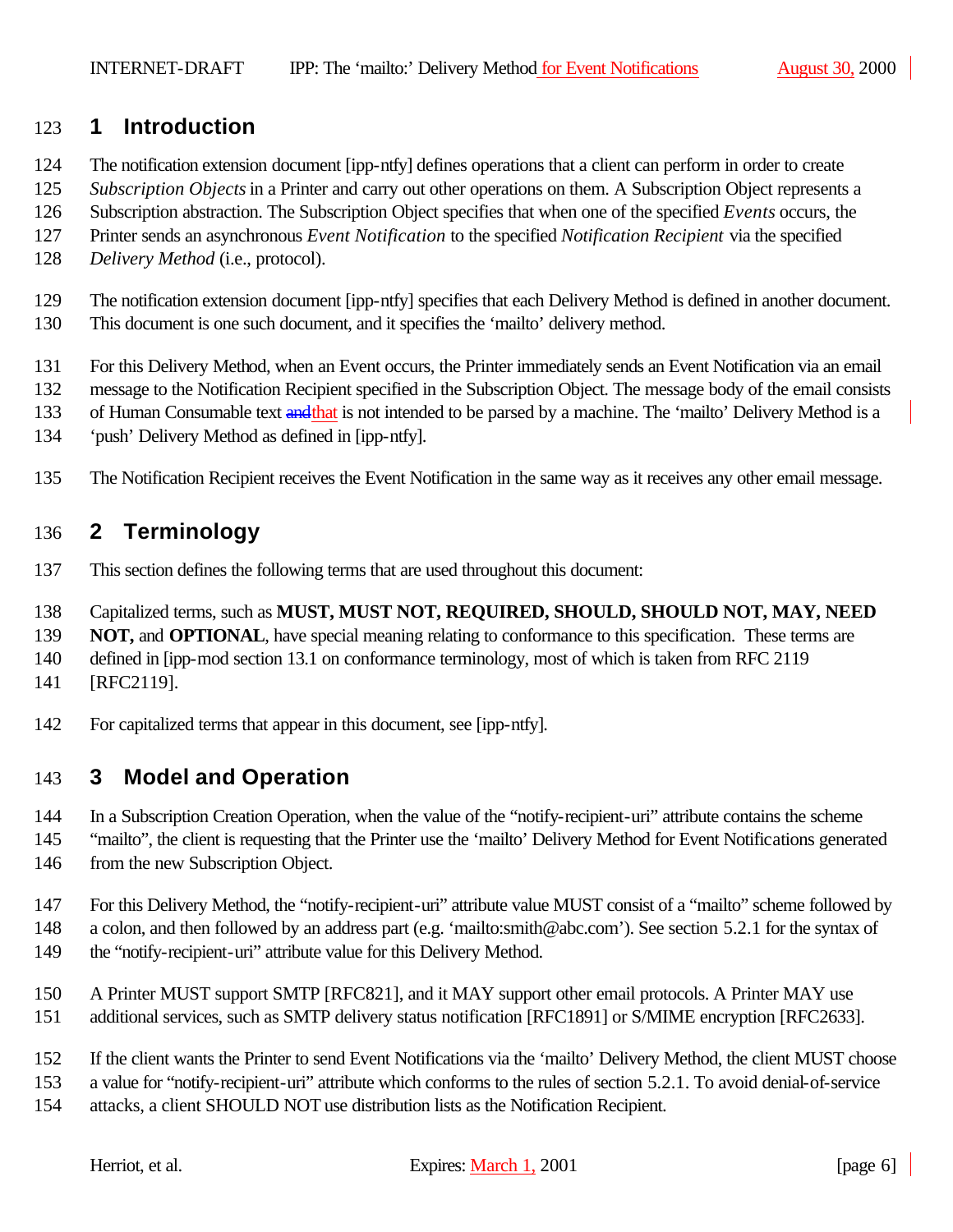- 155 When an Event occurs, the Printer MUST immediately:
- 156 1. Find all pertinent Subscription Objects P according to the rules of section 9 of [ipp-ntfy], AND
- 157 2. Find the subset M of these Subscription Objects P whose "notify-recipient-uri" attribute has a scheme 158 value of 'mailto', AND
- 159 3. For each Subscription Object in M, the Printer MUST
- 160 a) generate an email message as specified in section 5.2.2 AND
- 161 b) send the email message to the Notification Recipient specified by the address part of the "notify-162 recipient-uri" attribute value (see section 5.2.1).
- 163 If the Printer supports only SMTP, it MUST send the email message via SMTP. If the Printer supports additional

164 email protocols, it MUST determine the protocol from the address part of the "notify-recipient-uri" attribute value

165 and then send the email message via the appropriate email protocol.

- 166 When a Subscribing Client is subscribing to the 'job-progress' event (which is a frequently occurring event), it
- 167 SHOULD supply the "notify-time-interval" attribute (see [ipp-ntfy]) in the Subscription Creation request with a
- 168 suitable value to limit the time between 'job-progress' Event Notifications sent by the Printer.

## 169 **4 General Information**

- 170 If a Printer supports this Delivery Method, the following are its characteristics.
- 

## 171 **Table 1 – Information about the Delivery Method**

|    | <b>Document Method Conformance Requirement</b>                                                                                                                 | <b>Delivery Method Realization</b>                                                               |
|----|----------------------------------------------------------------------------------------------------------------------------------------------------------------|--------------------------------------------------------------------------------------------------|
| 1. | What is the URL scheme name for the Delivery<br>Method?                                                                                                        | mailto                                                                                           |
|    | 2. Is the Delivery Method REQUIRED,<br>RECOMMENDED, or OPTIONAL for an IPP<br>Printer to support?                                                              | <b>RECOMMENDED</b>                                                                               |
|    | 3. What transport and delivery protocols does the<br>Printer use to deliver the Event Notification<br>Content, <i>i.e.</i> , what is the entire network stack? | A Printer MUST support SMTP. It MAY support<br>other email protocols.                            |
|    | 4. Can several Event Notifications be combined<br>into a Compound Event Notification?                                                                          | A Printer implementation MAY combine several Event<br>Notifications into a single email message. |
|    | 5. Is the Delivery Method initiated by the<br>Notification Recipient (pull), or by the Printer<br>$(push)$ ?                                                   | This Delivery Method is a push.                                                                  |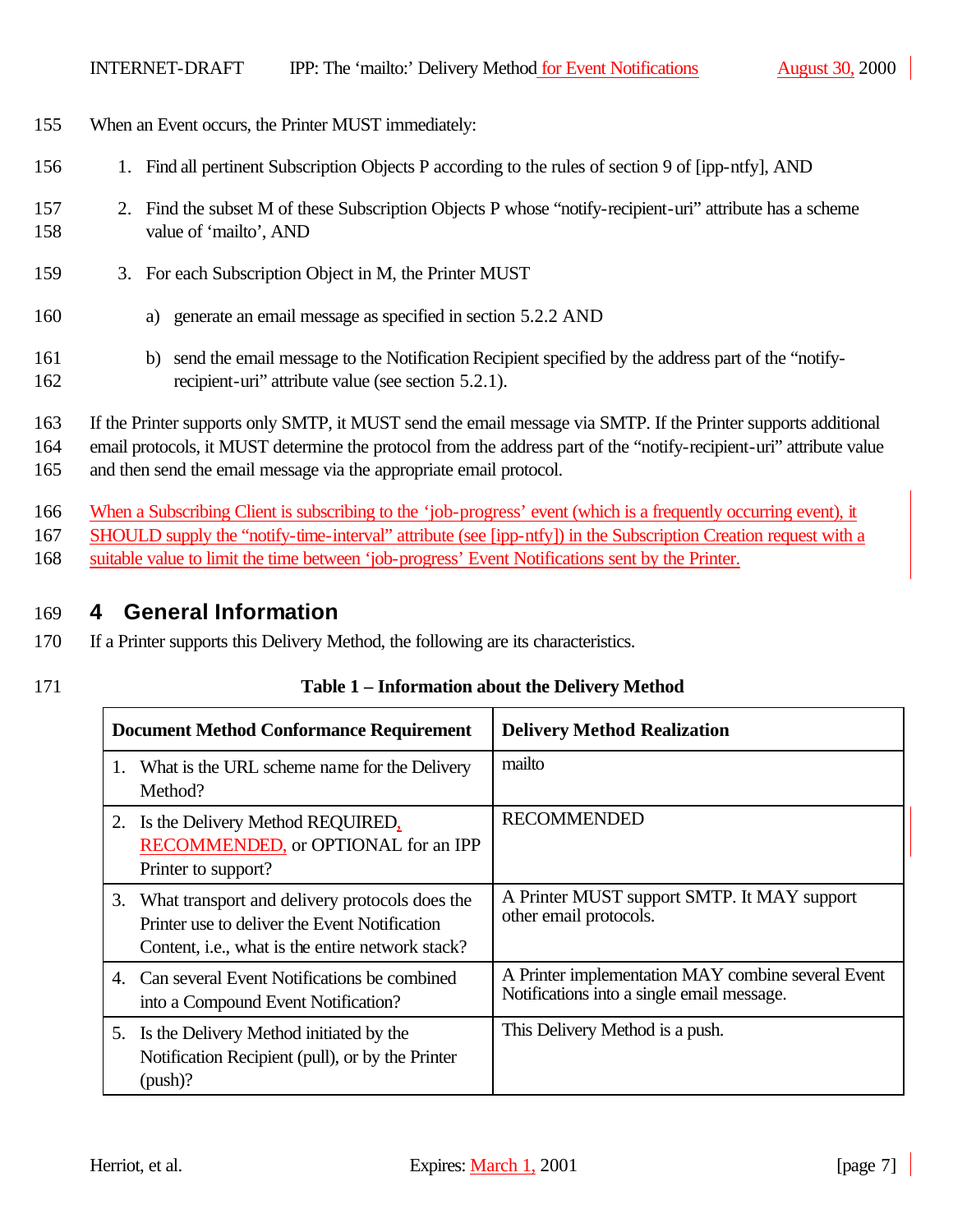|    | Is the Event Notification content Machine<br>Consumable or Human Consumable?                                                                                                                                                                                                                                                                                                                                                                                    | Human Consumable                                                   |
|----|-----------------------------------------------------------------------------------------------------------------------------------------------------------------------------------------------------------------------------------------------------------------------------------------------------------------------------------------------------------------------------------------------------------------------------------------------------------------|--------------------------------------------------------------------|
| 7. | What section in this document answers the<br>following question? For a Machine Consumable<br>Event Notification, what is the representation and<br>encoding of values defined in section 9.1 of [ipp-<br>ntfy] and the conformance requirements thereof?<br>For a Human Consumable Event Notification,<br>what is the representation and encoding of pieces<br>of information defined in section 9.2 of [ipp-ntfy]<br>and the conformance requirements thereof? | Section 6                                                          |
| 8. | What are the latency and reliability of the<br>transport and delivery protocol?                                                                                                                                                                                                                                                                                                                                                                                 | Same as the underlying SMTP (or other optional) email<br>transport |
| 9. | What are the security aspects of the transport<br>and delivery protocol, e.g., how it is handled in<br>firewalls?                                                                                                                                                                                                                                                                                                                                               | Same as the underlying SMTP (or other optional) email<br>transport |
|    | 10. What are the content length restrictions?                                                                                                                                                                                                                                                                                                                                                                                                                   | None                                                               |
|    | 11. What are the additional values or pieces of<br>information that a Printer sends in an Event<br>Notification content and the conformance<br>requirements thereof?                                                                                                                                                                                                                                                                                            | None                                                               |
|    | 12. What are the additional Subscription Template<br>and/or Subscription Description attributes and<br>the conformance requirements thereof?                                                                                                                                                                                                                                                                                                                    | See section 5.1.1 on "notify-mailto-text-only"                     |
|    | 13. What are the additional Printer Description<br>attributes and the conformance requirements<br>thereof?                                                                                                                                                                                                                                                                                                                                                      | None                                                               |

# 172 **5 Subscription Template Attributes**

## 173 **5.1 Additional Subscription Template Attributes**

174 This Delivery Method introduces one additional Subscription Template Attribute- (See Table 2).

## 175 **Table 2 – Additional Subscription Template Attributes**

| <b>Attribute in Subscription Object</b> | <b>Default and Supported Printer Attributes</b> |
|-----------------------------------------|-------------------------------------------------|
| notify-mailto-text-only (boolean)       | N/A                                             |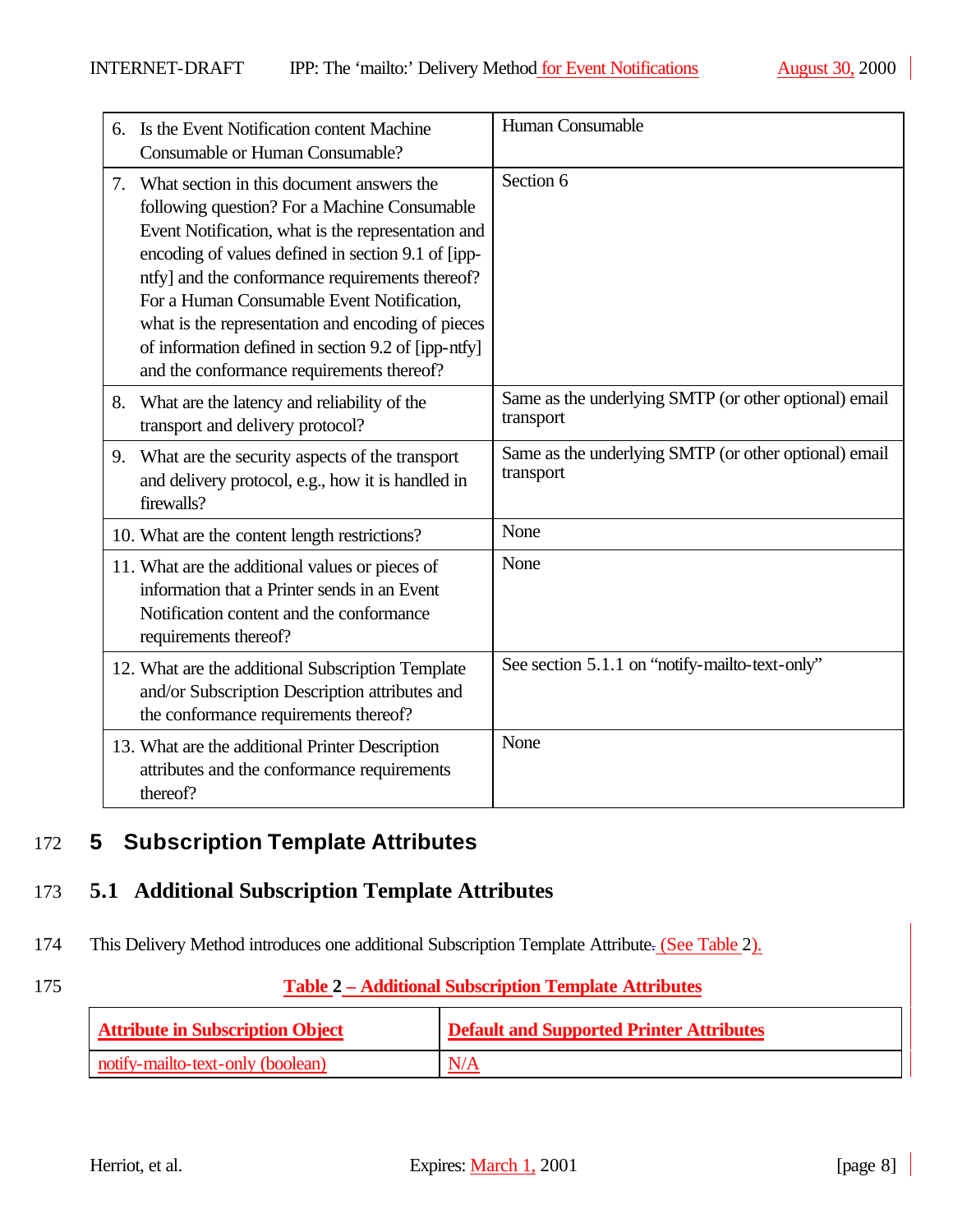## **5.1.1 notify-mailto-text-only (boolean)**

- When the Printer generates an Event Notification from a Subscription Object, this attribute specifies whether the
- Printer generates the Event Notification with only plain text (i.e. 'text/plain') or with Content-Types that the Printer chooses.
- The Printer MUST support this attribute if it supports the 'mailto' Delivery Method.
- 181 A client MAY supply this attribute. If a client does not supply this attribute, the Printer MUST populate this
- attribute with the value of 'false' on the Subscription Object. There is no "notify-mailto-text-only-default" attribute.
- If the value of this attribute is 'true' in a Subscription Object, the message body of each Event Notification that the
- Printer generates from the Subscription Object MUST contain plain text only (i.e. 'text/plain' with the charset
- specified by the "notify-charset' Subscription Object attribute).
- 186 If the value of this attribute is 'false' in a Subscription Object, the Content-Type of the message body of each
- 187 Event Notification that the Printer generates from the Subscription Object MUST contain a 'multipart/alternative'.

Onebe either 'text/plain' or 'multipart', depending on implementation. If the Content-Type is 'multipart', one

189 message body of the 'multipart/alternative' MUST be the same as the 'text/plain' message body when this attribute

190 has the value of 'true'. Each of the other message bodies of the 'multipart<del>'alternative</del>' MAY be any Content-Type

- (e.g. 'text/html', 'image/gif', 'audio/basic', etc.).
- A Printer MUST support both values ('true' and 'false') of this attribute. There is no "notify-mailto-text-only-supported" attribute.

# **5.2 Additional Information about Subscription Template Attributes**

This section describes additional values for attributes defined in [ipp-ntfy].

## **5.2.1 notify-recipient-uri (uri)**

- This section describes the syntax of the value of this attribute for the 'mailto' Delivery Method. The syntax for values of this attribute for other Delivery Method is defined in other Delivery Method Documents.
- In order to support the 'mailto' Delivery Method, the Printer MUST support the following syntax for the 'mailto' Delivery Method when the Printer uses SMTP. The line below use RFC 822 syntax rules and terms.
- "mailto:" mailbox
- Note: the above syntax allows 1 occurrence of 'mailbox'. The occurrence of 'mailbox' represents an email address of a Notification Recipient.
- For SMTP, the phrase 'address part' of the "notify-recipient-uri" attribute value refers to the 'mailbox' part of the value.
- The Printer MAY support other syntax for the 'address part' if it supports email protocols in addition to SMTP.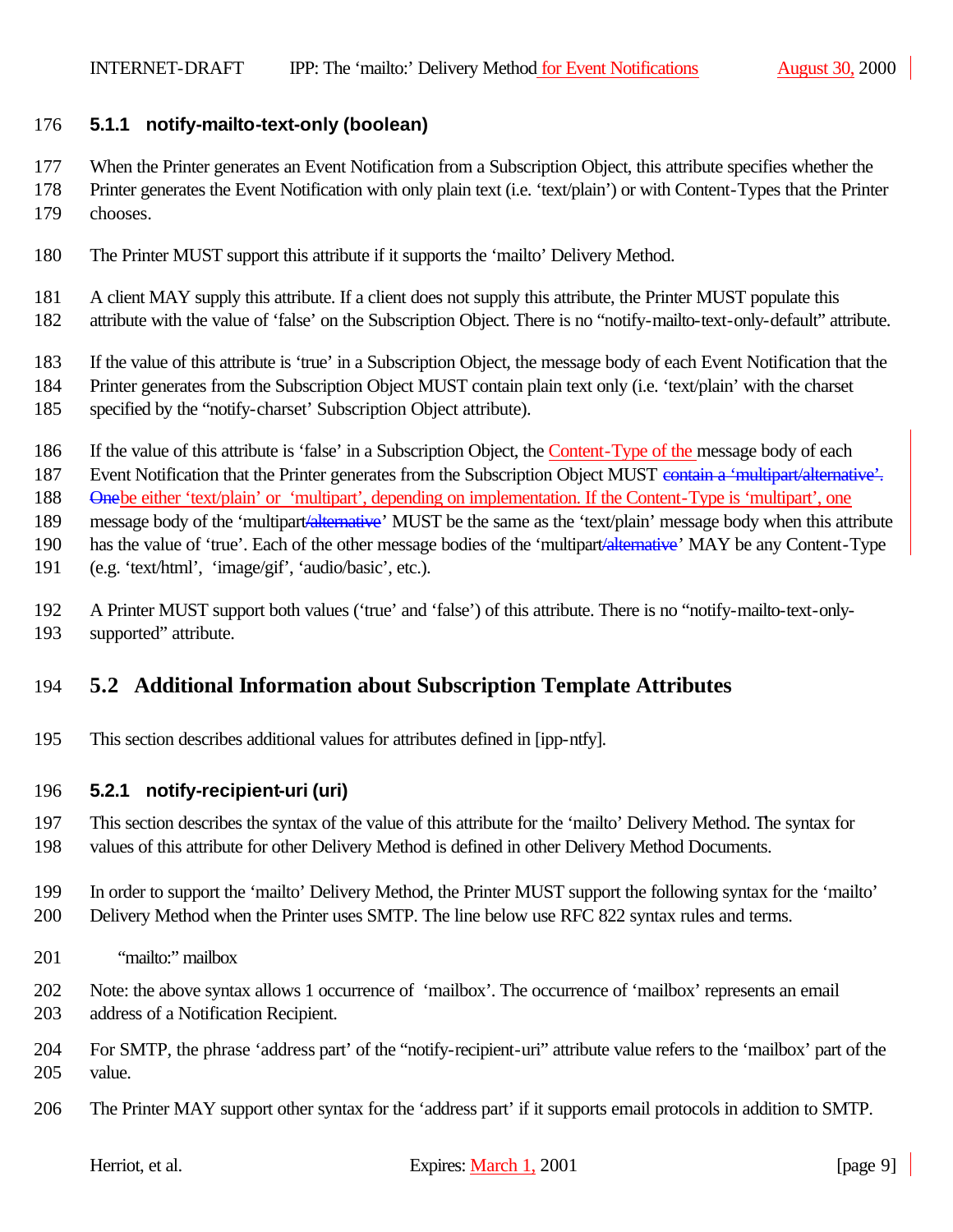### **5.2.2 notify-user-data (octetString(63))**

 This attributes has a special use for the 'mailto' Delivery Method. It specifies the email address of the Subscribing Client. It is primarily useful when the Notification Recipient is some person other than the Subscribing Client. Then the Notification Recipient has a way to reply to the Subscribing Client.

- If a client specifies this Delivery Method in a Subscription Creation Operation, and the specified Notification
- Recipient is not associated with the same person as the client, the client SHOULD supply its email address as the
- value of the "notify-user-data" attribute. If the client does not supply this attribute, the Printer MUST NOT
- populate the Subscription Object with this attribute.

# **6 Event Notification Content**

- This section describes the content of an Event Notification sent via the 'mailto' Delivery Method using the SMTP
- protocol. This document does not describe the content for other email protocols, but an implementation should use 218 this section as a model.
- When a Printer sends an email message via SMTP, the content MUST conform to RFC 822. The following

 sections define the content that a Printer MUST send. A Printer MAY send additional content as long as the resulting content conforms to RFC 822.

- Each subsection below specifies the syntax that pertains to the subsection. The syntax rules and syntactic terms
- (e.g. 'date-time') in each subsection come from RFC 822, except for the section on "Content-Type" which comes from RFC 1521.
- The Event Notification content has two parts, the headers and the message body. The headers precede the message body and are separated by a blank line (see [RFC 822]).

## **6.1 Headers**

- When a Printer sends an Event Notification via SMTP, it MUST include the following headers. RFC 822
- RECOMMENDS that the headers be in the order that they appear below.

#### **6.1.1 'Date' header**

- **Syntax:** "Date" ":" date-time
- This header contains the date and time that the Event occurred.
- The Printer MUST include a "Date" header if and only if it supports the "printer-current-time" Printer attribute.

#### **6.1.2 'From' header**

**Syntax:** "From" ":" mailbox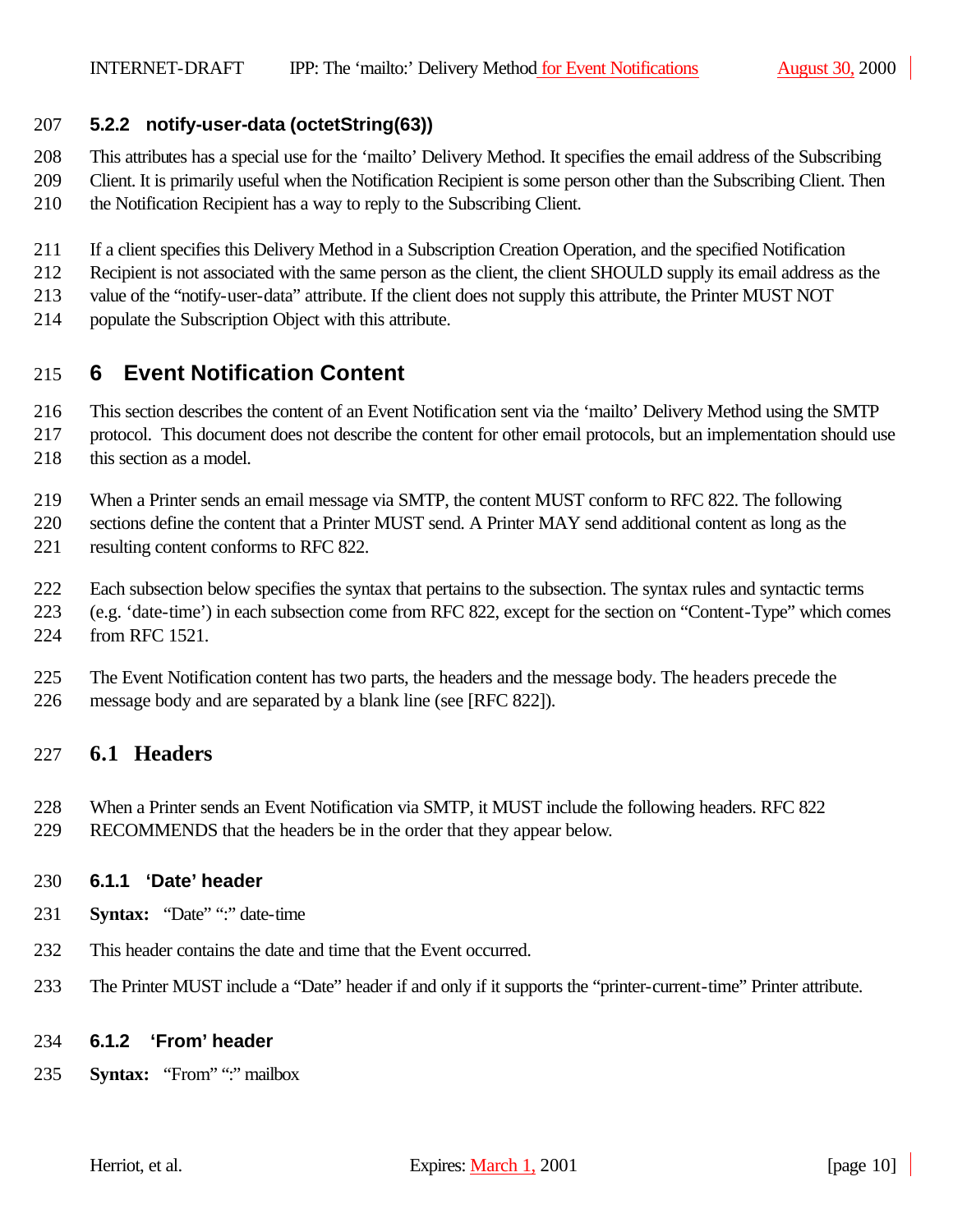- where
- mailbox = addr-spec / phrase route-addr

 This header causes a typical email reader to show the email as coming from the Printer that is sending the Event Notification.

The Printer MUST include a "From" header whose syntax is specified above.

The Printer MUST use the second alternative of the syntax for 'mailbox' defined above (i.e. 'phrase route-addr').

The 'phrase' is the Printer's display name and it MUST be the value of the "printer-name" Printer attribute. The

'route-addr' MUST contain an email address (inside angle brackets) belonging to either an administrator or the

- output-device. This email address NEED NOT be capable of receiving mail. There is no Printer attribute to hold
- this email address, so that it cannot be configured using the IPP protocol without an implementation-defined attribute extension.

## **6.1.3 'Subject' header**

- **Syntax:** "Subject" ":" \*text
- This header specifies the subject of the message and contains a short summary of the Event Notification.
- The Printer MUST include a "Subject" header whose syntax is specified above.
- The Printer MUST localize the '\*text' using the values of the "notify-charset" and "notify-natural-language" Subscription Object attributes.

For Printer Events, the '\*text' SHOULD start with the localized word "printer:", followed by the Printer name, and

254 then followed by the localized Event name, e.g., in English: "printer: 'tiger' stopped' or in French: 'imprimeur: 'tigre' arrêté'.Danish: 'Printeren 'tiger' er standset'.

- For Job Events, the '\*text' SHOULD start with the localized phrase "print job:", followed by the Job name, and then followed by the localized Event name, e.g., in English: "print job: 'financials' completed".
- The wording is implementation dependent. A Notification Recipient MUST NOT expect to be able to parse this text. But an email filter might look for "printer" or "print job".
- 

## **6.1.4 'Sender' header**

- **Syntax:** "Sender" ":" mailbox
- This header causes a typical email reader to show the email as coming on behalf of the person associated with the Subscribing Client.
- If the Subscription Object contains the "notify-user-data" attribute, and if its value satisfies the RFC 822 syntax
- rules for 'mailbox', the Printer MUST include a "Sender" header whose syntax is specified above. Otherwise, the Printer MUST NOT include a "Sender" header.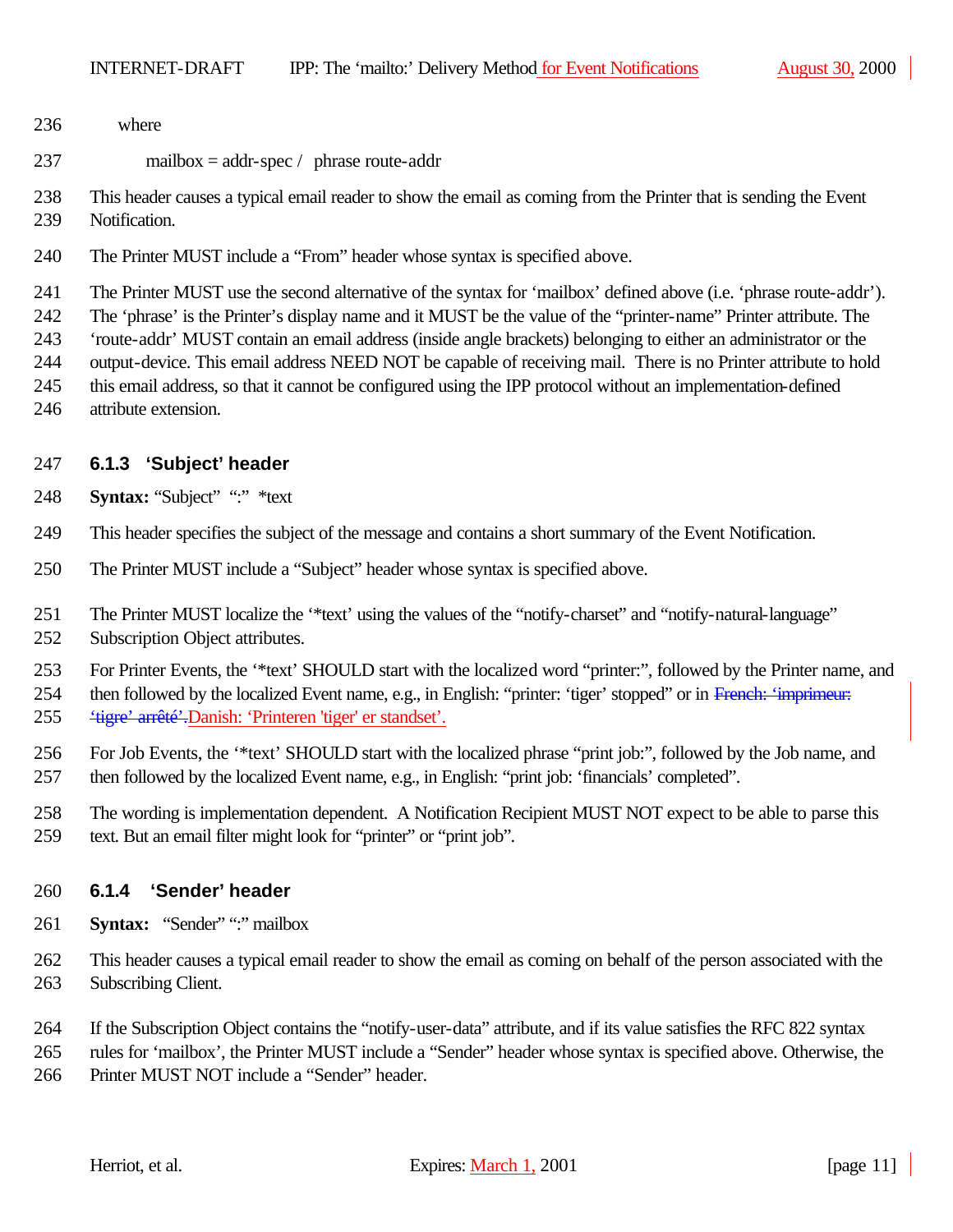For the "Sender" header, the 'mailbox' MUST be the value of the "notify-user-data" Subscription Object attribute. See section 5.2.2 for details about the "notify-user-data" attribute.

#### **6.1.5 'Reply-to' header**

**Syntax:** "Reply-to" ":" mailbox

 If the Notification Recipient replies to Event Notification email, this header causes a typical email reader to send email to the person acting as the Subscribing Client. The rules are identical to the "Sender" header.

 If the Subscription Object contains the "notify-user-data" attribute, and if its value satisfies the RFC 822 syntax rules for "mailbox", the Printer MUST include a "Reply-to" header whose syntax is specified above. Otherwise, the Printer MUST NOT include a "Reply-to" header.

- For the "Reply-to" header, the "mailbox" MUST be the value of the "notify-user-data" Subscription Object
- attribute. See section 5.2.2 for details about the "notify-user-data" attribute.

#### **6.1.6 'To' header**

- **Syntax:** "To" ":" 1#mailbox
- See [RFC 1521] for the syntax.
- This header specifies the Notification Recipient(s).
- The Printer MUST include a "To" header whose syntax is specified above.

 The '1#mailbox' MUST be the '1#mailbox' part of the value of the "notify-recipient-uri" Subscription attribute, i.e. 284 the part after the "mailto:".

#### **6.1.7 'Content-type' header**

- **Syntax:** "Content-Type" ":" type "/" subtype \*(";"parameter)
- See [RFC 1521] for the syntactic terms (e.g. 'type').
- This header specifies the format of the message body.
- The Printer MUST include the "Content-Type" header.
- 290 If the value of the "notify-mailto-text-only" Subscription Object attribute is 'true', the 'type' MUST be "plain", the
- 291 'subtype' MUST be "text" and the 'parameter' MUST be ' "charset=" XXX' where XXX is the value of the
- 292 "notify-charset" Subscription Object attribute, e.g. 'text/plain;charset=UTF-8'.
- 293 If the value of the "notify-mailto-text-only" Subscription Object attribute is 'false', the 'type' MUST be "multipart",
- 294 the 'subtype' MUST be "alternative" and the 'parameter' MUST include the boundary string. Each header of a
- 295 body part of a multipart entity also has a Content-Type and its value of 'type', 'subtype' and 'parameter' MUST
- 296 be values allowed by RFC 1521 or some registered MIME type. That is, a Printer MAY send any format it wishes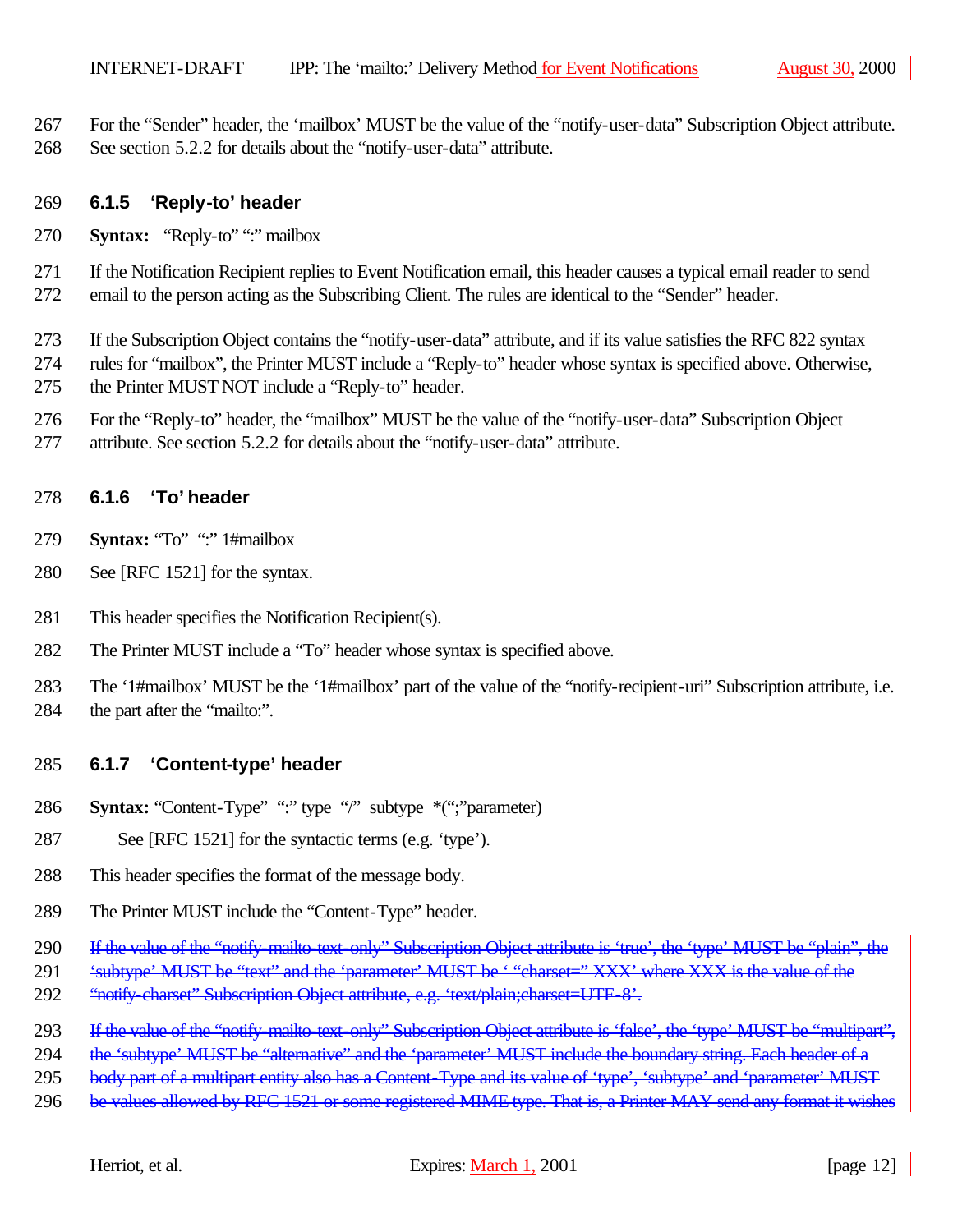297 in each body part of a multipart entity, e.g. 'text/html', 'image/gif', or 'audio/basic'. The "notify-mailto-text-only" 298 attribute determines the 'type' and 'subtype' values. The possible values are "text/plain" and "multipart" values.

## 299 **6.2 Message Body**

### 300 The message body MUST contain Human Consumable content as plain text. It MAY also contain other types of

- 301 implementation dependent content.
- 302 This document describes a message body that is plain text. The content of all other Content-Types is For plain text,
- 303 the Content-Type of Human Consumable content MUST be 'text/plain'. For implementation dependent content,
- 304 the Content-Type of Human Consumable content MUST be 'multipart'. The Content-Type of one body part
- 305 MUST be 'text/plain' and the Content-Types of the other body parts are implementation dependent. A Printer
- 306 MUST include a plain text message even when it sends other Content-Types in a 'multipart/alternative'. See
- 307 section 6.3 for a description of plain text content.
- 308 The following table shows the Content-Type of the message body for the "notify-mailto-text-only" attribute:

| "notify-mailto-text-<br>only" attribute | <b>Content-Type of</b><br><b>Message Body</b>   | <b>Message Body</b>                                   |
|-----------------------------------------|-------------------------------------------------|-------------------------------------------------------|
| <u>false</u>                            | 'text/plain'                                    | <b>Human Consumable</b>                               |
| true                                    | 'text/plain' or*<br>Human Consumable plain text |                                                       |
|                                         | 'multipart'                                     | Human Consumable where one<br>body part is plain text |

#### 309

310 \* The Content-Type depends on the implementation. A Printer MAY send 'text/plain' only or it MAY send 311 several body parts of various Content-Types within a message body whose Content-Type is 'multipart'.

## 312 **6.3 Plain Text Content**

313 When a Printer sends a plain text message, it MUST localize the text using the values of the "notify-charset" and

314 "notify-natural-language" Subscription Object attributes.

315 Section 9.2 in [ipp-ntfy] specifies the information that a Delivery Method MUST specify and a Printer SHOULD 316 send.

- 317 This section contains the information from section 9.2 in [ipp-ntfy] and changes "PrinterA Printer SHOULDsend" 318 to "Printer MUST send".
- 319 A Printer MUST send the following localized information in the message body. The specific wording of this 320 information and its layout are implementation dependent.
- 321 a) the Printer name (see Table 3)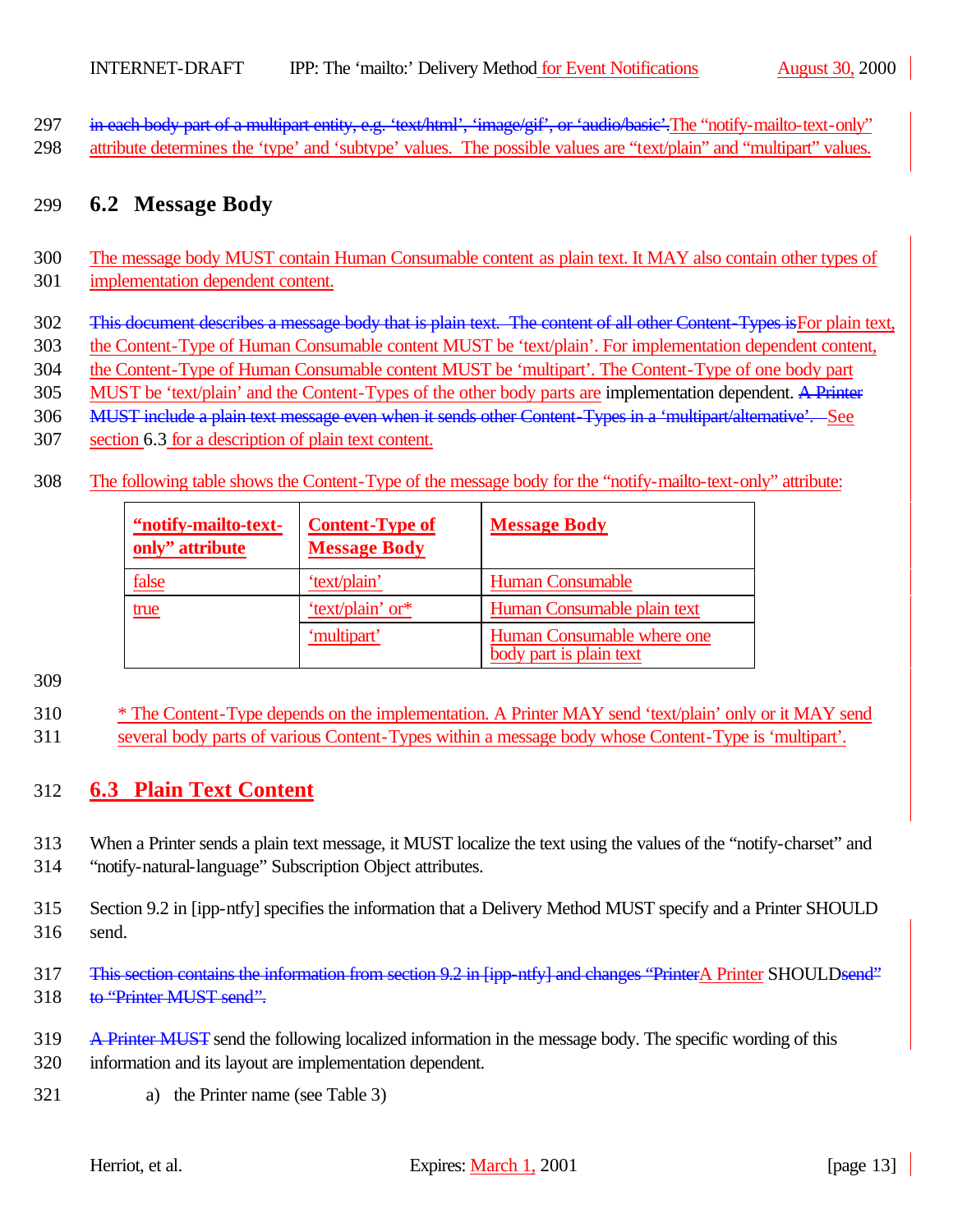| 322        | omitted (see below).<br>b)                                                                                                                                           |
|------------|----------------------------------------------------------------------------------------------------------------------------------------------------------------------|
| 323        | for Printer Events only:<br>C)                                                                                                                                       |
| 324        | i) the Event (see Table 4) and/or Printer state information (see Table 7)                                                                                            |
| 325        | d) for Job Events only:                                                                                                                                              |
| 326        | the job identity (see Table 5)<br>$\ddot{1}$                                                                                                                         |
| 327        | the Event (see Table 4) and/or Job state information (see Table 6)<br>$\bf{u}$                                                                                       |
| 328<br>329 | Item b) in the above list is omitted because the Printer sends the time of the Event as an email header (see section<br>6.1.1 on the 'Date' header).                 |
| 330        | The subsections of this section specify the attributes that a Printer MUST use to obtain this information.                                                           |
| 331        | The Printer MAY send additional information, depending on implementation.                                                                                            |
| 332        | Notification Recipients MUST NOT expect to be able to parse the message.                                                                                             |
| 333        | The next three sections define the attributes in Event Notification Contents that are:                                                                               |
| 334        | for all Events<br>a)                                                                                                                                                 |
| 335        | for Job Events only<br>b)                                                                                                                                            |
| 336        | for Printer Events only<br>c)                                                                                                                                        |
|            |                                                                                                                                                                      |
| 337        | <b>Event Notification Content Common to All Events</b><br>6.3.1                                                                                                      |
| 338        | The Printer MUST send the following information.                                                                                                                     |
|            |                                                                                                                                                                      |
| 339<br>340 | There is a separate table for each piece of information. Each row in the table represents a source value for the                                                     |
|            | information and the values are listed in order of preference, with the first one being the preferred one. An                                                         |
| 341        | implementation SHOULD use the source value from the earliest row in each table. It MAY use the source value                                                          |
| 342<br>343 | from another row instead, or it MAY combine the source values from several rows. An implementation is free to<br>determine the best way to present this information. |
| 344        | The tables in this section and following sections contain the following columns for each piece of information:                                                       |
| 345        | Source of Value: the name of the attribute that supplies the value for the Event Notification<br>a)                                                                  |
|            |                                                                                                                                                                      |
| 346<br>347 | b)Sends: if the Printer supports the value (column 1) on the Source Object (column 3) the Delivery<br><b>Method MUST specify</b>                                     |
| 348        | <b>MUST:</b> that the Printer MUST send the value.                                                                                                                   |
|            | <b>SHOULD:</b> either that the Printer MUST send the value or that the value is incompatible with the                                                                |
| 349<br>350 | Delivery Method.                                                                                                                                                     |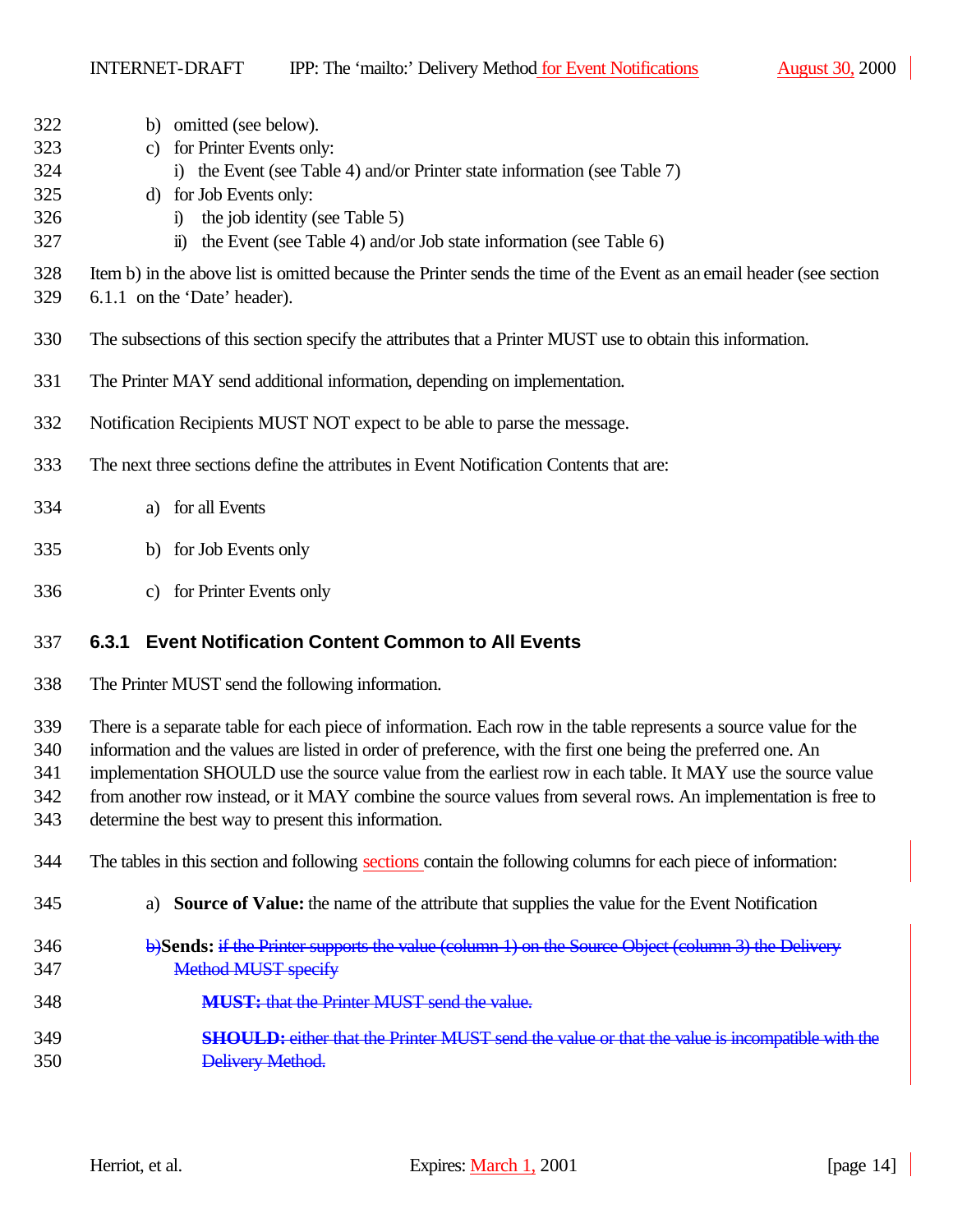| 351 | b) MAY: that the Printer MUST, SHOULD, MAY, MUST NOT, SHOULD NOT, or NEED NOT           |
|-----|-----------------------------------------------------------------------------------------|
| 352 | send the value. The Delivery Method specifies the level of conformance for the Printer. |

- **MAY:** this is the only value used in the tables. It means that the Printer OPTIONALLY sends this value. However, the Printer SHOULD use at least one value from each table.
- c) **Source Object:** the object from which the source value comes.
- In all tables of this section, all rows contain a "MAY" in order to state that the Delivery Method specifies the conformance.

Table 3 lists the source of the information for the Printer Name. The "printer-name" is more user-friendly unless the

Notification Recipient is in a place where the Printer name is not meaningful. For example, an implementation could

- have the intelligence to send the value of the "printer-name" attribute to a Notification Recipient that can access the
- Printer via value of the "printer-name" attribute and otherwise send the value of the "notify-printer-uri" attribute.

#### **Table 3 – Printer Name in Event Notification Content**

| <b>Source Value</b>          | <b>Sends</b> | <b>Source Object</b> |
|------------------------------|--------------|----------------------|
| printer-name (name( $127$ )) | MAY          | Printer              |
| notify-printer-uri (uri)     | <b>MAY</b>   | Subscription         |

 Table 4 lists the source of the information for the Event name. A Printer MAY combine this information with state information described for Jobs in Table 6 or for Printers in Table 7.

#### **Table 4 – Event Name in Event Notification Content**

| <b>Source Value</b>                     | <b>Sends</b> | Source Object |
|-----------------------------------------|--------------|---------------|
| notify-subscribed-event (type2 keyword) | <b>MAY</b>   | Subscription  |

## **6.3.2 Additional Event Notification Content for Job Events**

This section lists the source of the additional information that a Printer MUST send for Job Events.

 Table 5 lists the source of the information for the job name. The "job-name" is likely more meaningful to a user than "job-id".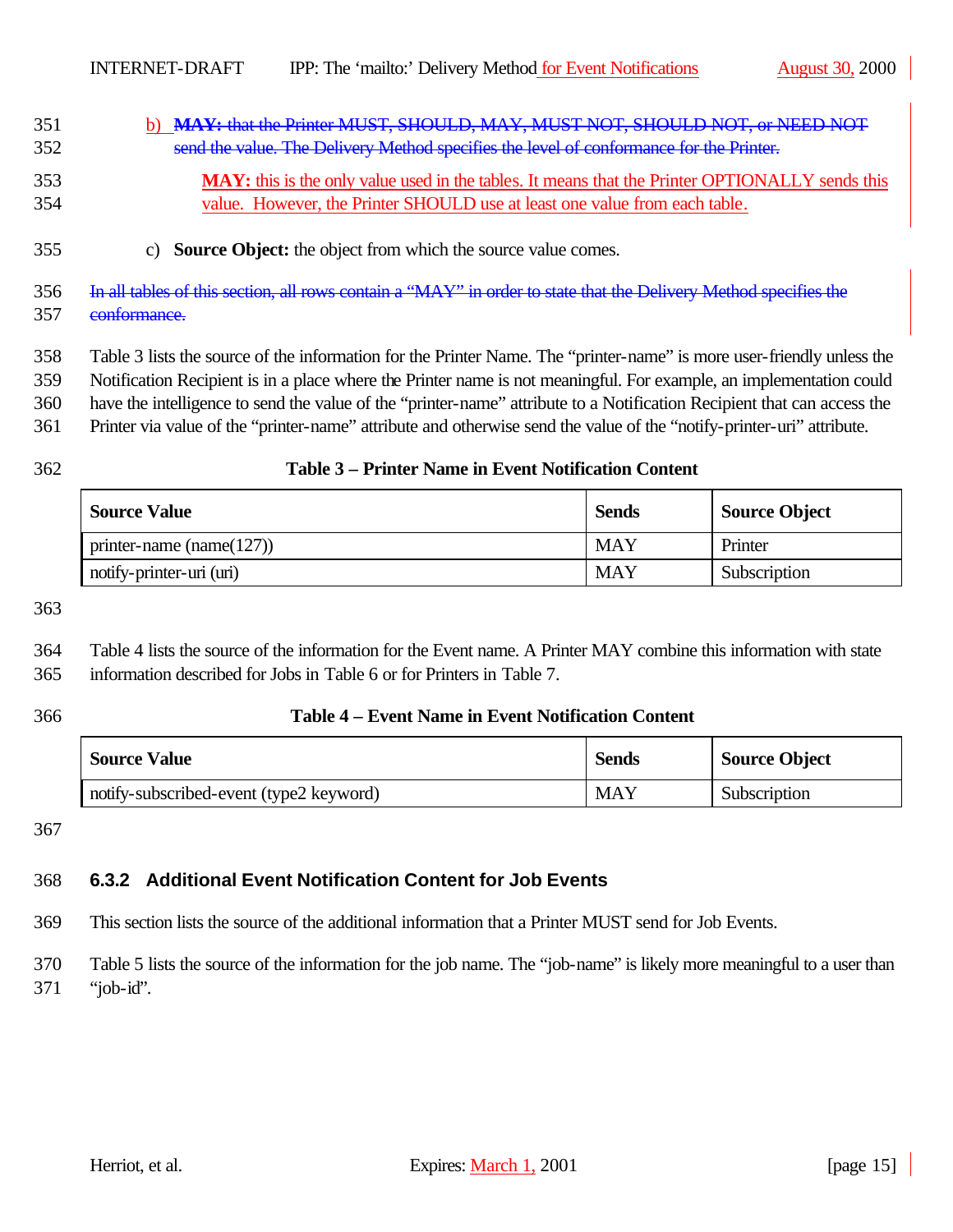#### 372 **Table 5 – Job Name in Event Notification Content**

| <b>Source Value</b>           | <b>Sends</b> | <b>Source Object</b> |
|-------------------------------|--------------|----------------------|
| job-name (name(MAX))          | <b>MAY</b>   | Job                  |
| $job-id$ (integer $(1:MAX)$ ) | <b>MAY</b>   | Job                  |

373

374 Table 6 lists the source of the information for the job-state. If a Printer supports the "job-state-message" and "job-

375 detailed-state-message" attributes, it SHOULD use those attributes for the job state information, otherwise, it

376 should fabricate such information from the "job-state" and "job-state-reasons". For some Events, a Printer MAY

377 combine this information with Event information.

#### 378 **Table 6 – Job State in Event Notification Content**

| <b>Source Value</b>                             | <b>Sends</b> | Source Object |
|-------------------------------------------------|--------------|---------------|
| job-state-message (text(MAX))                   | <b>MAY</b>   | Job           |
| job-detailed-status-messages (1setOf text(MAX)) | <b>MAY</b>   | Job           |
| job-state (type1 enum)                          | <b>MAY</b>   | Job           |
| job-state-reasons (1setOf type2 keyword)        | MAY          | Job           |

## 379 **6.3.3 Additional Event Notification Content for Printer Events**

380 This section lists the source of the additional information that a Printer MUST send for Printer Events.

381 Table 7 lists the source of the information for the printer-state. If a Printer supports the "printer-state-message", it

382 SHOULD use that attribute for the job state information, otherwise it SHOULD fabricate such information from

383 the "printer-state" and "printer-state-reasons". For some Events, a Printer MAY combine this information with

384 Event information.

## 385 **Table 7 – Printer State in Event Notification Content**

| <b>Source Value</b>                          | <b>Sends</b> | <b>Source Object</b> |
|----------------------------------------------|--------------|----------------------|
| printer-state-message (text(MAX))            | <b>MAY</b>   | Printer              |
| printer-state (type1 enum)                   | <b>MAY</b>   | Printer              |
| printer-state-reasons (1setOf type2 keyword) | <b>MAY</b>   | Printer              |
| printer-is-accepting-jobs (boolean)          | <b>MAY</b>   | Printer              |

## 386 **6.4 Examples**

387 This section contains three examples. One is a Job Event and the other two are Printer Events, the latter in Danish.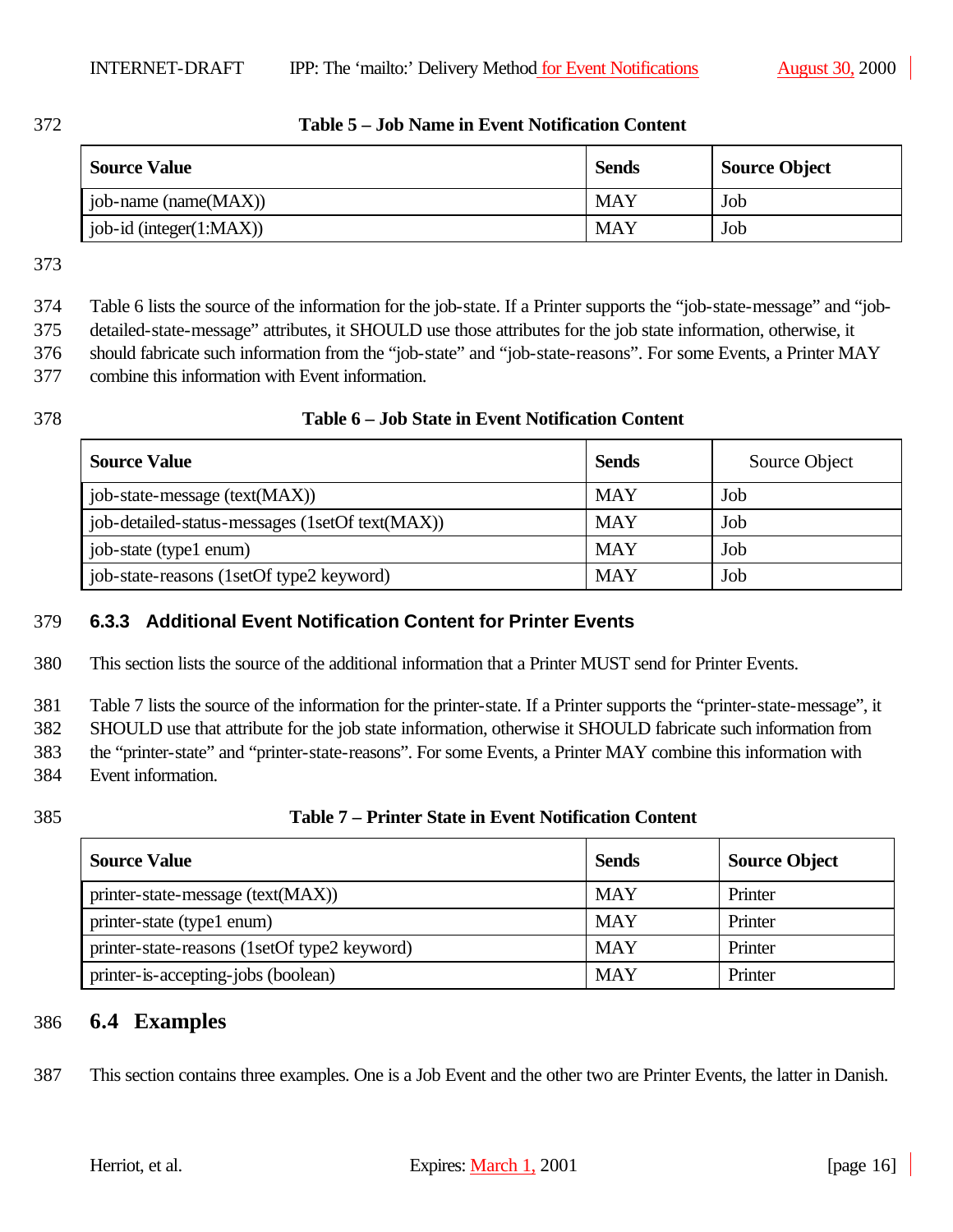388 A Printer implementation NEED NOT generate Event Notification content that is identical or even similar to these

- 389 examples. In fact it would be unfortunate if every implementation copied these example as is. These examples
- 390 merely show some possibilities and are not necessarily the best way to convey information about an Event.

### 391 **6.4.1 Job Event Example**

392 This section contains an example of an Event Notification of a Job Event.

393 A Subscribing Client Mike Jones (who works for xyz Corp.) performs a Subscription Creation Operation as part

394 of the Print-Job operation on Printer "ipp://tiger@abc.com". Mike Jones specifies that the "job-name" is

395 "financials". Mike is printing the Job for Bill Smith at abc Corp. The Subscription Object then has the following 396 attributes:

| <b>Attribute Name</b>       | <b>Attribute Value</b> |
|-----------------------------|------------------------|
| notify-recipient-uri        | mailto:bsmith@abc.com  |
| notify-events               | job-completed          |
| notify-user-data            | mjones@xyz.com         |
| notify-mailto-text-only     | true                   |
| notify-charset              | us-ascii               |
| notify-natural-language     | en-us                  |
| notify-subscription-id      | 35692                  |
| notify-sequence-number      | $\theta$               |
| notify-printer-up-time      | 34593                  |
| notify-printer-uri          | ipp://tiger@abc.com    |
| notify-job-id               | 345                    |
| notify-subscriber-user-name | mjones                 |

397 When the Job completes, the Printer generates and sends the following email message:

```
398 Date: 17 Jul 00 1632 PDT
399 From: tiger <printAdmin@abc.com>
400 Subject: print job: 'financials' completed
401 Sender: mjones@xyz.com
402 Reply-to: mjones@xyz.com
403 To: bsmith@abc.com
404 Content-type: text/plain
405
406 printer: tiger
407 job: financials
408 job-state: completed
```
409 The reader should note that the phrases are not identical to IPP keywords. They have been localized to English.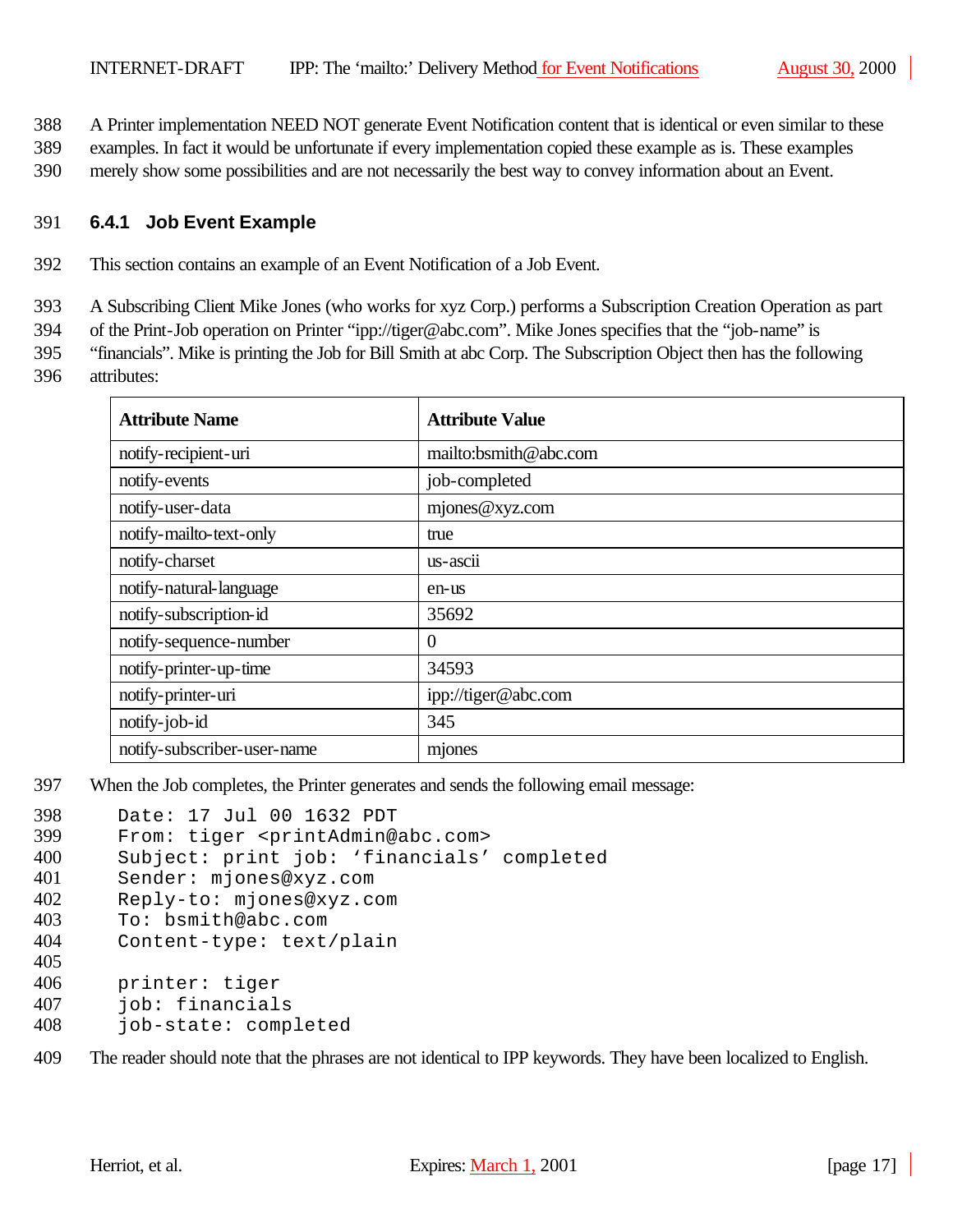### 410 **6.4.2 Printer Event Example**

411 This section contains an example of an Event Notification of a Printer Event.

412 A Subscribing Client Peter Williams, a Printer admin, performs a Create-Printer-Subscriptions operation on Printer

413 "ipp://tiger@abc.com". The Subscription Object then has the following attributes:

| <b>Attribute Name</b>        | <b>Attribute Value</b>   |
|------------------------------|--------------------------|
| notify-recipient-uri         | mailto:pwilliams@abc.com |
| notify-events                | printer-state-changed    |
| notify-mailto-text-only      | true                     |
| notify-charset               | $us - accii$             |
| notify-natural-language      | en-us                    |
| notify-subscription-id       | 4623                     |
| notify-sequence-number       | $\overline{0}$           |
| notify-printer-uptime        | 23002                    |
| notify-printer-uri           | ipp://tiger@abc.com      |
| notify-lease-expiration-time | $\overline{0}$           |
| notify-subscriber-user-name  | pwilliams                |

414 When the Printer jams, the Printer generates and sends the following email message:

| 415 | Date: 29 Aug 00 0832 PDT                              |
|-----|-------------------------------------------------------|
| 416 | From: tiger <printadmin@abc.com></printadmin@abc.com> |
| 417 | Subject: printer: 'tiger' has stopped                 |
| 418 | To: pwilliams@abc.com                                 |
| 419 | Content-type: text/plain                              |
| 420 |                                                       |
| 421 | Printer tiger has stopped with a paper jam.           |
| 422 |                                                       |

423 The reader should note that the phrases are not identical to IPP keywords. They have been localized to English.

## 424 **6.4.3 Printer Event Example (localized to Danish)**

- 425 This section contains an example of an Event Notification of a Printer Event localized to Danish.
- 426 A Subscribing Client Per Jensen, a Printer admin, performs a a Create-Printer-Subscriptions operation on Printer
- 427 "ipp://tiger@def.dk". The Subscription Object then has the following attributes:

| <b>Attribute Name</b> | <b>Attribute Value</b>   |
|-----------------------|--------------------------|
| notify-recipient-uri  | mailto: pjensen @ def.dk |
| notify-events         | printer-state-changed    |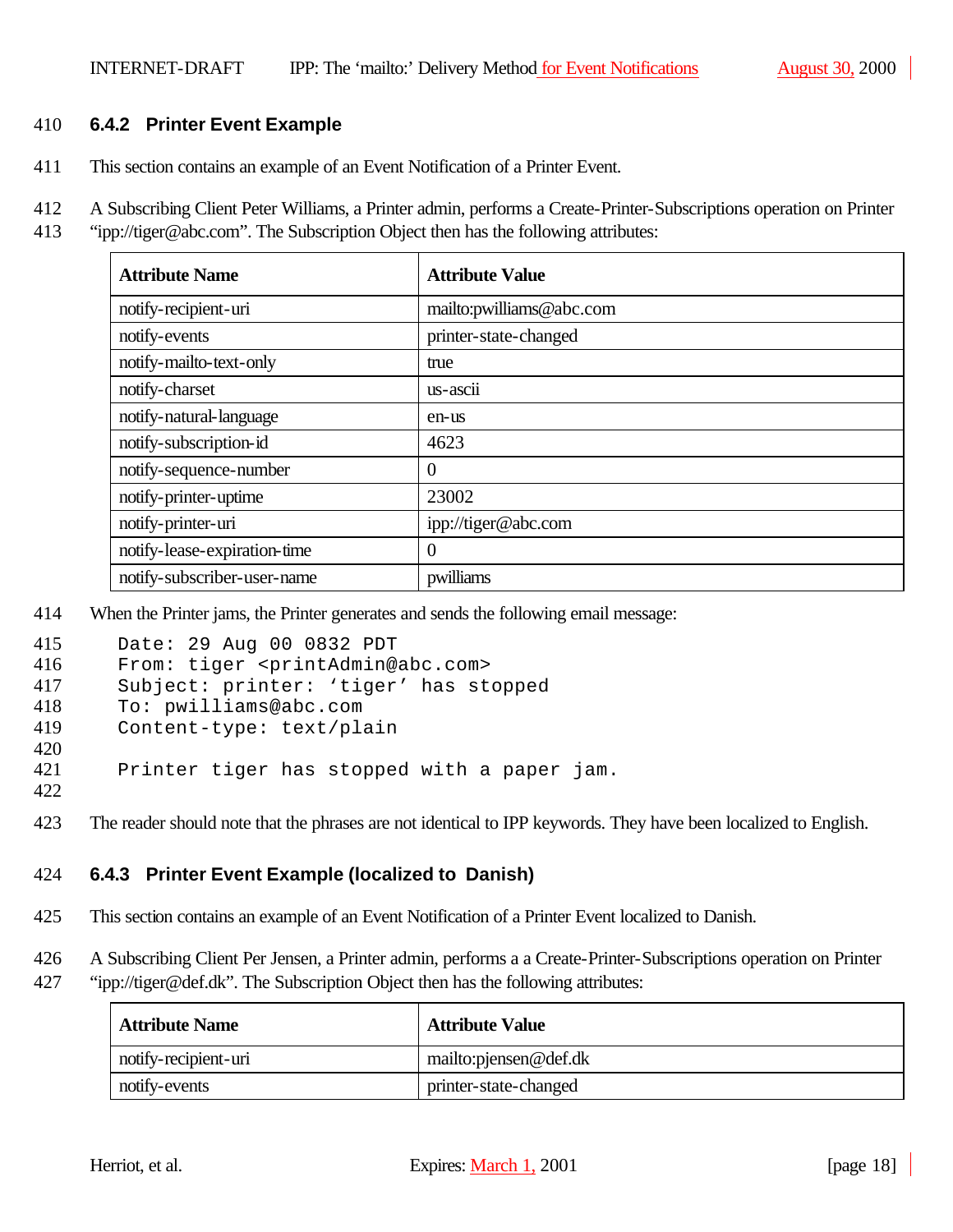| <b>Attribute Name</b>        | <b>Attribute Value</b> |
|------------------------------|------------------------|
| notify-mailto-text-only      | true                   |
| notify-charset               | $utf-8$                |
| notify-natural-language      | da                     |
| notify-subscription-id       | 50225                  |
| notify-sequence-number       | $\overline{0}$         |
| notify-printer-uptime        | 53217                  |
| notify-printer-uri           | ipp://tiger@def.dk     |
| notify-lease-expiration-time | $\overline{0}$         |
| notify-subscriber-user-name  | pjensen                |

428 When the Printer jams, the Printer generates and sends the following email message:

```
429 Date: 29 Jan 00 0832 CET<br>430 From: tiger <admin@def.d
       From: tiger <admin@def.dk>
431 Subject: Printeren 'tiger' er standset
432 To: pjensen@def.dk
433 Content-type: text/plain;charset=utf-8
434
435 Printerens navn er 'tiger'.
436 Printeren er standset.
437 Aarsagen er papir stop.
```
- 438 **7 Conformance Requirements**
- 439 The 'mailto' Delivery Method is RECOMMENDED for a Printer to support.
- 440 If the Printer supports the 'mailto' Delivery Method, the Printer MUST:
- 441 1. meet the conformance requirements defined in [ipp-ntfy].
- 442 2. support the "notify-mailto-text-only " Subscription Object attribute defined in section 5.1.1.
- 443 3. support the syntax for the "notify-recipient-uri" Subscription Object attribute defined in section 5.2.1
- 444 4. support the use for the "notify-user-data" Subscription Object attribute defined in section 5.2.2
- 445 5. support SMTP for sending Event Notifications.
- 446 6. support the 'text/plain' Content-Type for the message body.
- 447 7. support sending Event Notification via email with the content specified in section 5.2.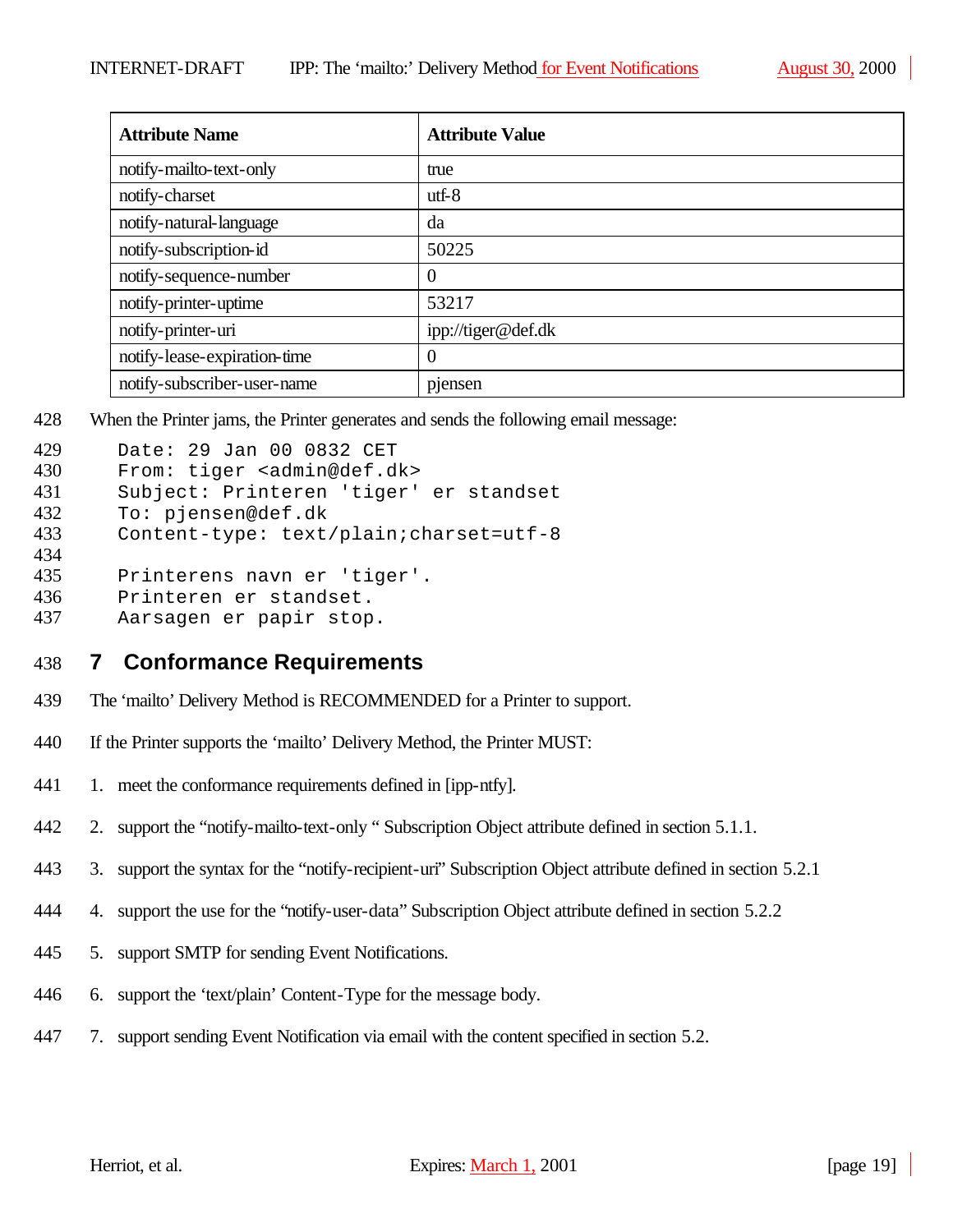## **8 IANA Considerations**

- Because the 'mailto' URL scheme is already defined in a standards track document [RFC 2368] and registered
- with IANA, this document does not require anything further of IANA.

## **9 Internationalization Considerations**

- This Delivery Method presents no internationalization considerations beyond those covered in the [ipp-ntfy] document, and sections 6.1.3 and 6.2 of this document.
- The Notification Recipient is expected to present the email as received because the Printer does all necessary
- localization to the Event Notification contents.

# **10 Security Considerations**

The biggest security concern is that a Subscribing Client will cause unsolicited Event Notifications to be sent to third

- parties, potentially creating denial-of-service problems (i.e., spam). The problem is even worse if the third parties
- are distribution lists.
- There exist scenarios where third party notification is required (see Scenario #2 and #3 in [ipp-not-req]). The fully
- secure solution would require active agreement of all persons before they can become Notification Recipients.
- However, requirement #9 in [ipp-req] ("There is no requirement for IPP Printer receiving the print request to
- validate the identity of an event recipient") argues against this. To minimize the risk, a Printer could disallow third
- party Notification Recipients (a traditional facsimile model).
- The Delivery Method recommends that the Subscribing Client supply his or her email address as the value of the
- "notify-user-data" attribute in the Subscription Creation Operation when the Notification Recipient is a third party.
- To reduce the chance of spamming or identify the spammer, a Printer could disallow third party Notification
- Recipients if the Subscribing Client doesn't supply the "notify-user-data" attribute with a valid email address.
- Some firewall administrators prevent mail attachments from being accepted into their organizations because of the
- problem of the attachments containing computer viruses. The 'mailto' Delivery Method allows the Subscribing
- Client to request that the Content-Type of a message body be 'text/plain'.

## **11 References**

## [ipp-iig]

 Hastings, T., Manros, C., Kugler, K, Holst H., Zehler, P., "Internet Printing Protocol/1.1: draft-ietf-ipp-implementers-guide-v11-01.txt, work in progress, May 9, 2000

[ipp-mod]

 R. deBry, T. Hastings, R. Herriot, S. Isaacson, P. Powell, "Internet Printing Protocol/1.0: Model and 478 Semantics", <draft-ietf-ipp-model-v11-07.txt>, May 22, 2000.<draft-ietf-ipp-model-v11-06.txt>, March **1, 2000.**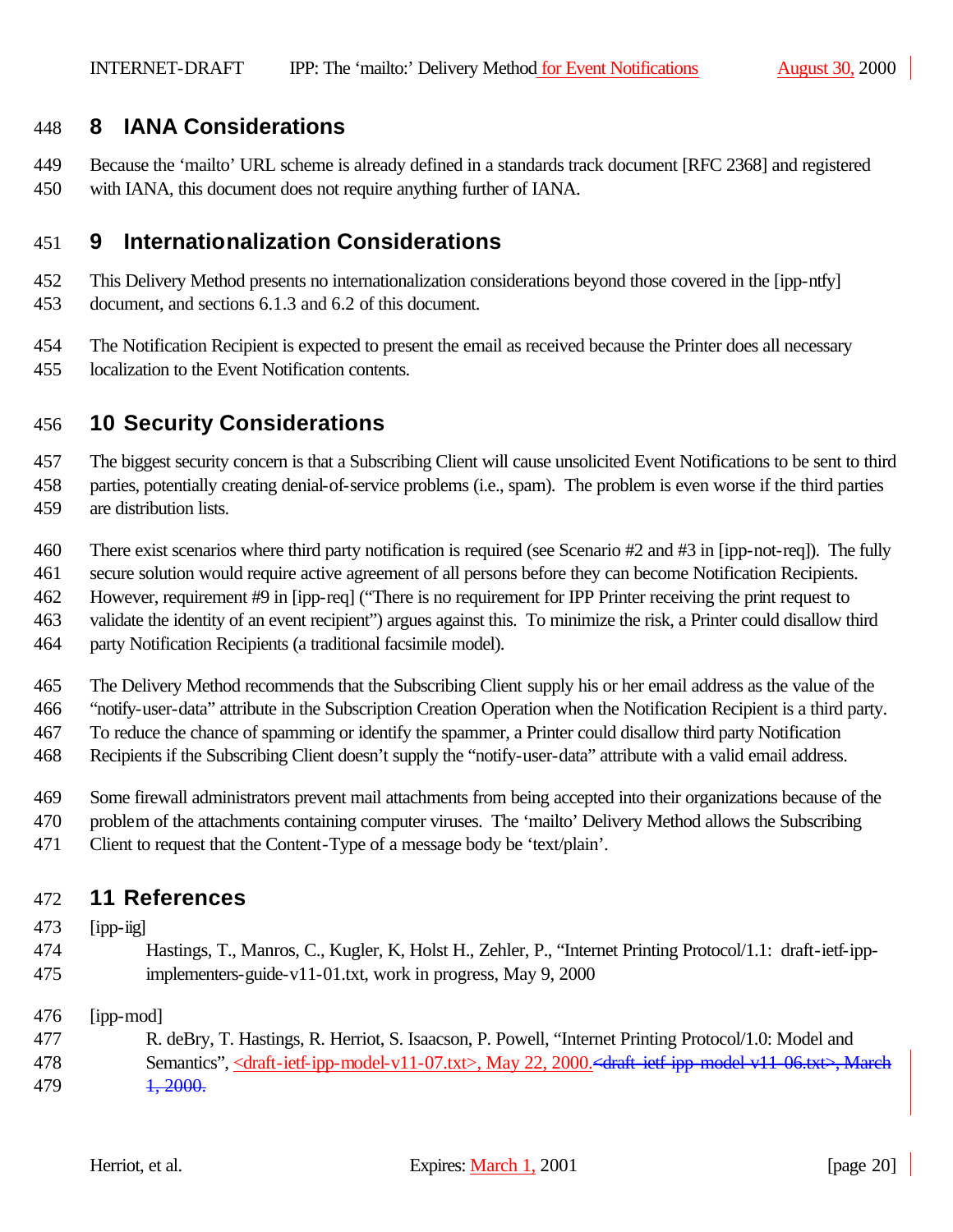| 480 | [ipp-ntfy]                                                                                                                                 |
|-----|--------------------------------------------------------------------------------------------------------------------------------------------|
| 481 | Herriot, R., Hastings, T., Isaacson, S., Martin, J., deBry, R., Hastings, T., Shepherd, M., Bergman, R.,                                   |
| 482 | "Internet Printing Protocol/1.1: IPP Event Notification Specification", <draft-ietf-ipp-not-spec-04.txt>,</draft-ietf-ipp-not-spec-04.txt> |
| 483 | <b>July 13, August 30, 2000.</b>                                                                                                           |
| 484 | [ipp-pro]                                                                                                                                  |
| 485 | Herriot, R., Butler, S., Moore, P., Tuner, R., "Internet Printing Protocol/1.1: Encoding and Transport",                                   |
| 486 | draft-ietf-ipp-protocol-v11-05.txt, March-1,draft-ietf-ipp-protocol-v11-06.txt, May 20, 2000.                                              |
| 487 | [RFC821]                                                                                                                                   |
| 488 | Jonathan B. Postel, "Simple Mail Transfer Protocol", RFC 821, August, 1982.                                                                |
| 489 | [RFC822]                                                                                                                                   |
| 490 | David H. Crocker, "Standard For The Format Of ARPA Internet Text Messages", RFC 822, August 13,                                            |
| 491 | 1982.                                                                                                                                      |
| 492 | [RFC1341]                                                                                                                                  |
| 493 | N. Borenstein, N. Freed, "MIME (Multipurpose Internet Mail Extensions): Mechanisms for Specifying and                                      |
| 494 | Describing the Format of Internet Message Bodies", RFC 1341, June, 1992.                                                                   |
| 495 | [RFC1521]                                                                                                                                  |
| 496 | N. Borenstein, N. Freed, "MIME (Multipurpose Internet Mail Extensions) Part One: Mechanisms for                                            |
| 497 | Specifying and Describing the Format of Internet Message Bodies", RFC 1521, September 1993.                                                |
| 498 | [RFC1891]                                                                                                                                  |
| 499 | K. Moore, "SMTP Service Extension for Delivery Status Notifications", RFC 1891, January 1996                                               |
| 500 | [RFC2026]                                                                                                                                  |
| 501 | S. Bradner, "The Internet Standards Process -- Revision 3", RFC 2026, October 1996.                                                        |
| 502 | [RFC2046]                                                                                                                                  |
| 503 | R. Fielding, J. Gettys, J. Mogul, H. Frystyk, L. Masinter, P. Leach, T. Berners-Lee, "Hypertext Transfer                                   |
| 504 | Protocol - HTTP/1.1", RFC 2616, June 1999.                                                                                                 |
| 505 | [RFC2368]                                                                                                                                  |
| 506 | P. Hoffman, L. Masinter, J. Zawinski, "The mailto URL scheme", RFC 2616, July 1998.                                                        |
|     |                                                                                                                                            |
| 507 | $[RFC2616]$                                                                                                                                |
| 508 | R. Fielding, J. Gettys, J. Mogul, H. Frystyk, L. Masinter, P. Leach, T. Berners-Lee, "Hypertext Transfer                                   |
| 509 | Protocol - HTTP/1.1", RFC 2616, June 1999.                                                                                                 |
| 510 | [RFC2633]                                                                                                                                  |
| 511 | B. Ramsdell, "S/MIME Version 3 Message Specification", RFC 2633, June 1999.                                                                |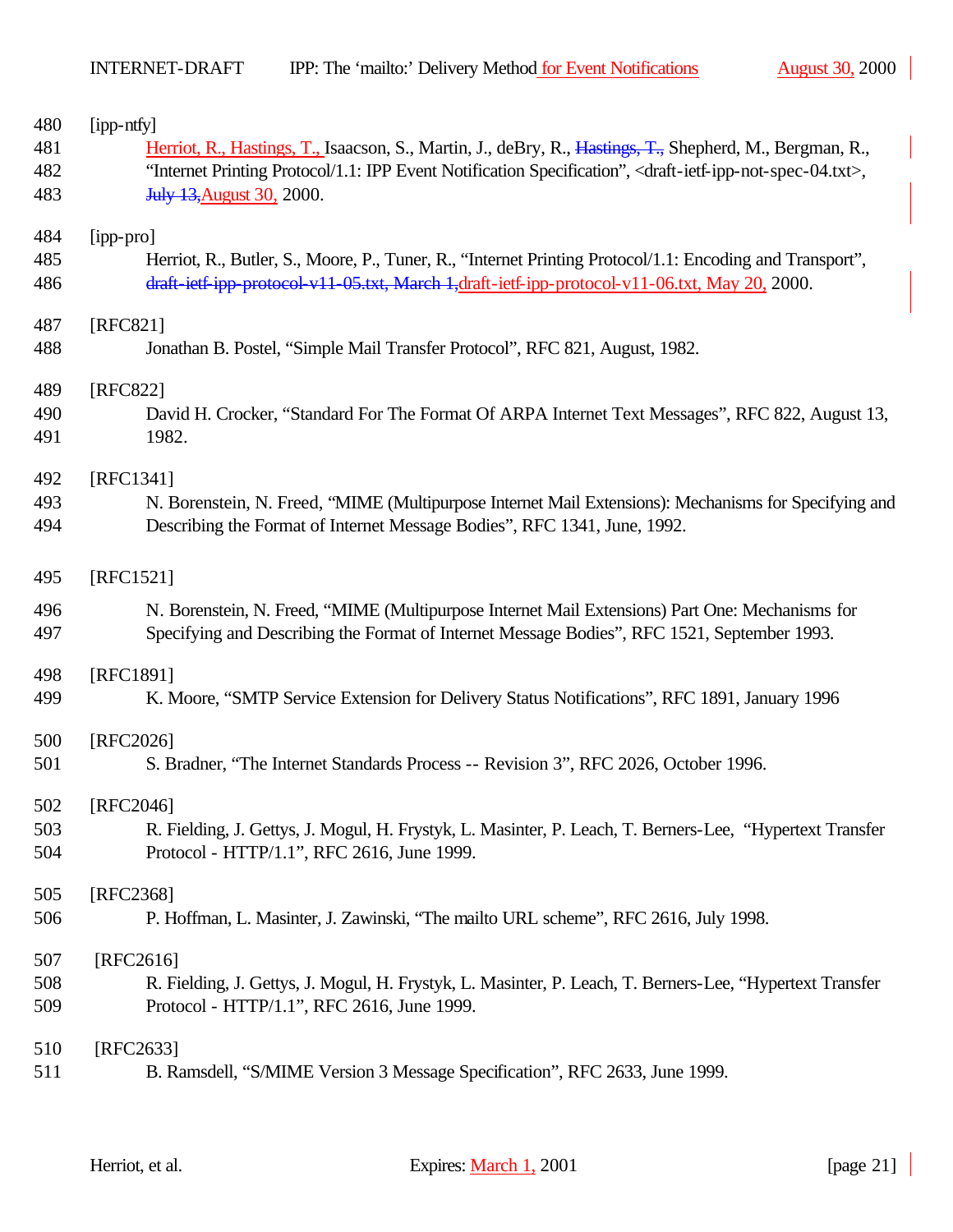| 512        | <b>12 Author's Addresses</b>                 |
|------------|----------------------------------------------|
| 513        |                                              |
| 514        | <b>Robert Herriot</b>                        |
| 515        | <b>Xerox Corporation</b>                     |
| 516        | 3400 Hillview Ave., Bldg #1                  |
| 517        | Palo Alto, CA 94304                          |
| 518        |                                              |
| 519        | Phone: 650-813-7696                          |
| 520        | Fax: 650-813-6860                            |
| 521        | Email: robert.herriot@pahv.xerox.com         |
| 522        |                                              |
| 523        | Henrik Holst                                 |
| 524        | i-data international a/s                     |
| 525        | Vadstrupvej 35-43                            |
| 526        | 2880 Bagsvaerd, Denmark                      |
| 527        |                                              |
| 528        | Phone: $+45$ 4436-6000                       |
| 529        | Fax: $+45$ 4436-6111                         |
| 530        | e-mail: hh@i-data.com                        |
| 531        |                                              |
| 532<br>533 | <b>Tom Hastings</b>                          |
| 534        | Xerox Corporation<br>737 Hawaii St. ESAE 231 |
| 535        | El Segundo, CA 90245                         |
| 536        |                                              |
| 537        | Phone: 310-333-6413                          |
| 538        | Fax: 310-333-5514                            |
| 539        | e-mail: hastings@cp10.es.xerox.com           |
| 540        |                                              |
| 541        | Carl-Uno Manros                              |
| 542        | <b>Xerox Corporation</b>                     |
| 543        | 737 Hawaii St. ESAE 231                      |
| 544        | El Segundo, CA 90245                         |
| 545        |                                              |
| 546        | Phone: 310-333-8273                          |
| 547        | Fax: 310-333-5514                            |
| 548        | e-mail: manros@cp10.es.xerox.com             |

# **13 Full Copyright Statement**

Copyright (C) The Internet Society (2000). All Rights Reserved.